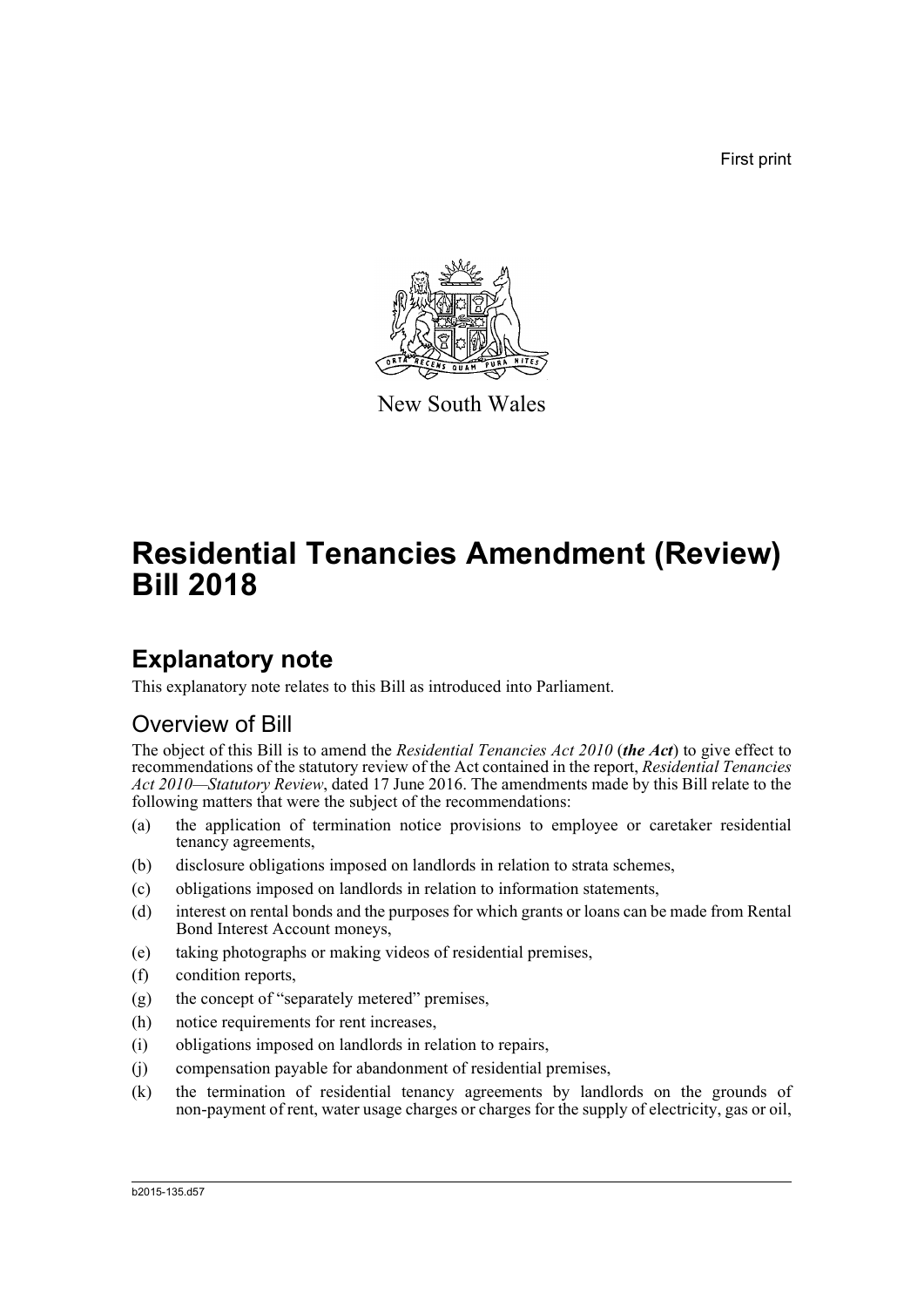- (l) the termination of residential tenancy agreements by tenants or co-tenants in circumstances of domestic violence,
- (m) the liability of tenants or co-tenants for damage to residential premises caused by another person in circumstances of domestic violence,
- (n) the protection of personal information of tenants and co-tenants in circumstances of domestic violence,
- (o) fees charged by residential tenancy database operators.

The further objects of this Bill are to make certain other amendments to the Act, in addition to those recommended in the statutory review:

- (a) to limit the frequency of increases in rent payable under a periodic agreement to no more than once in any 12–month period, and
- (b) to specify the minimum requirements that must be met for residential premises to be fit for habitation, and
- (c) to allow landlords and tenants to request that the Commissioner for Fair Trading carry out investigations into damage to premises or breaches of obligations to repair premises, to allow the Commissioner to issue rectification orders and to give the Civil and Administrative Tribunal (the *Tribunal*) the power to issue termination notices for breaches of rectification orders, and
- (d) to provide a regulation-making power to prescribe the kinds of alterations of a minor nature in relation to which it would be unreasonable for a landlord to withhold consent, and
- (e) to give the Tribunal the power to issue termination notices for non-payment of rent or water usage charges, and
- (f) to apply different requirements for the termination of employee or caretaker tenancies, and
- (g) to allow early termination of fixed term agreements by tenants if the residential premises are placed on the Loose-fill Asbestos Insulation Register (the *LFAI Register*).

### Outline of provisions

**Clause 1** sets out the name (also called the short title) of the proposed Act.

**Clause 2** provides for the commencement of the proposed Act on a day or days to be appointed by proclamation.

### **Schedule 1 Amendment of Residential Tenancies Act 2010 No 42**

**Schedule 1 [1]** inserts definitions of *break fee*, *domestic violence offence* and *separately metered* into section 3 (1) of the Act.

**Schedule 1** [2] inserts a new provision into section 26 of the Act requiring a landlord or landlord's agent to give to a prospective tenant of premises that comprise or include a lot in a strata scheme, before the tenant enters into a residential tenancy agreement, a copy of the by-laws for the strata scheme and to disclose that a strata renewal committee is currently established in relation to the strata scheme, if that is the case. **Schedule 1 [3]** makes a consequential amendment.

**Schedule 1** [4] creates an offence (with a maximum penalty of \$2,200) for the failure of a landlord or landlord's agent to give 2 copies, or 1 electronic copy, of the completed condition report to the tenant before or at the time the tenant signs the residential tenancy agreement. **Schedule 1 [5] and [6]** make amendments requiring the tenant to complete and return the condition report not later than 7 days after taking possession of the residential premises (the *premises*), but only if the tenant has received the condition report from the landlord or landlord's agent in accordance with section 29.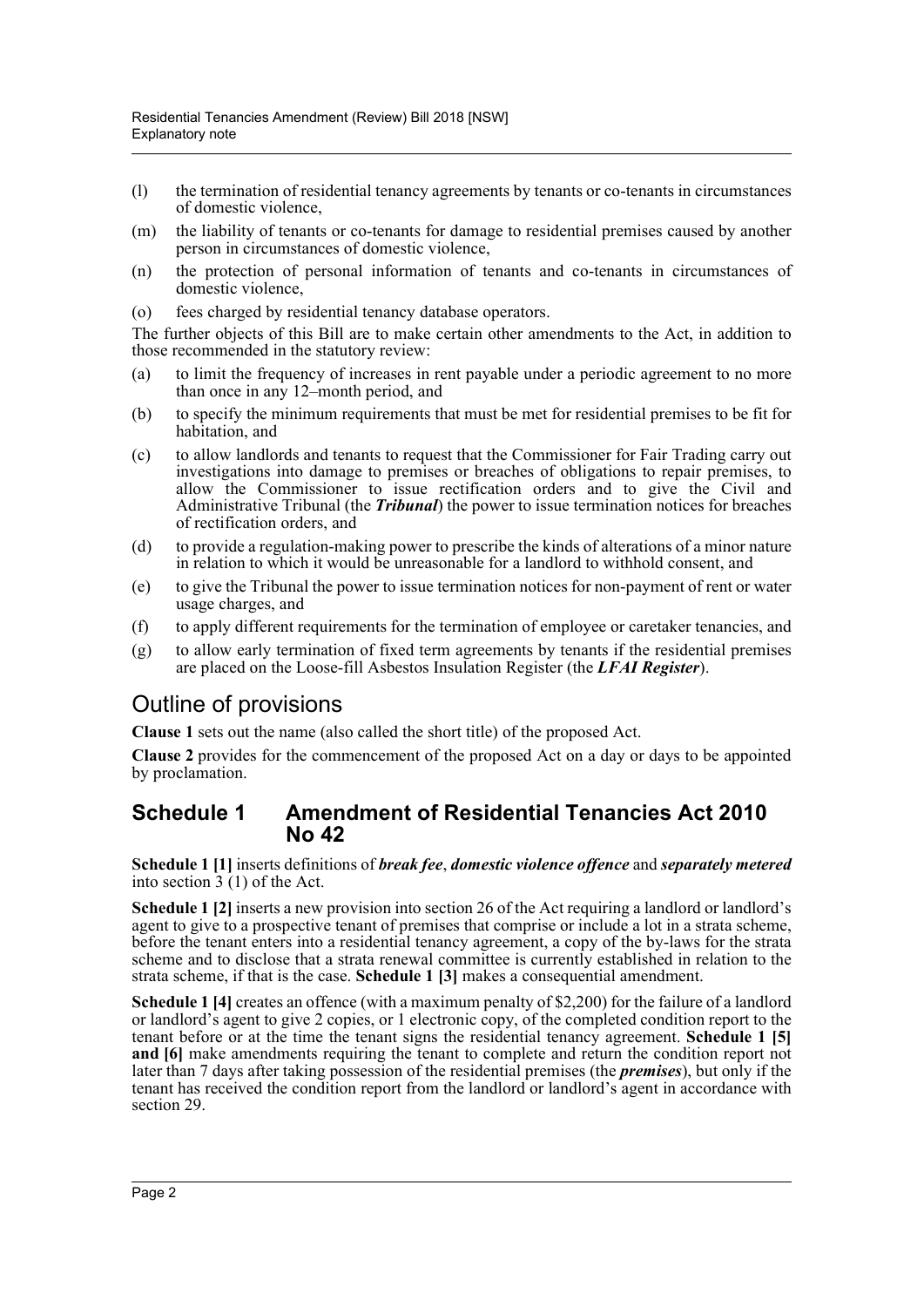**Schedule 1** [7] creates an offence (with a maximum penalty of \$2,200) for the failure of a landlord or landlord's agent to sign an acknowledgment on a residential tenancy agreement that the landlord has read and understood the contents of a *rights and obligations information statement* before entering into the agreement. Proposed section 31A also creates an offence (with a maximum penalty of \$2,200) for the failure of a landlord's agent to sign the acknowledgment on the residential tenancy agreement unless the agent has first obtained from the landlord a statement in writing that the landlord has read and understood the contents of a rights and obligations information statement.

**Schedule 1 [8]** makes an amendment that allows rent receipts for rent paid by cheque to be sent by email to an email address specified by the tenant.

**Schedule 1 [9]** inserts 2 new provisions into section 41. Proposed section 41 (1A) provides that certain requirements that must be met before rent can be increased do not apply to a fixed term agreement for a fixed term of less than 2 years that specifies the date on which, and the amount by which, the rent payable under the agreement will be increased. Proposed section 41 (1B) provides that the rent payable under a periodic agreement may not be increased more than once in any 12-month period.

**Schedule 1 [10]** inserts a new provision into section 52 clarifying the circumstances in which residential premises would not be fit for habitation by a tenant.

**Schedule 1 [11]** inserts a new provision into section 54 to provide that vicarious liability for damage to premises caused by another person is not imposed on a tenant, or a co-tenant who is not the person who caused the damage, if the damage to the premises occurred during the commission of a domestic violence offence of which the tenant or co-tenant was the victim.

**Schedule 1 [12]** inserts a new provision into section 55 to allow landlords access to premises without the tenant's consent to take photographs, or make a visual recording, of the interior in order to advertise the premises for sale or lease. The landlord can exercise this right only once in a 28-day period preceding the commencement of marketing the premises for sale or lease or the termination of the residential tenancy agreement. The landlord must give the tenant reasonable notice and a reasonable opportunity to move any of the tenant's possessions that can reasonably be moved out of the frame of the photograph or the scope of the recording.

**Schedule 1 [13]** inserts proposed section 55A to provide that landlords or landlords' agents must not publish any photograph taken or visual recording made of the interior of premises in which any of the tenant's possessions are visible without first obtaining the written consent of the tenant. The tenant cannot unreasonably withhold consent. The tenant may reasonably withhold consent if the tenant is in circumstances of domestic violence, within the meaning of proposed section 105B (as inserted by **Schedule 1 [33]**).

**Schedule 1 [14]** inserts proposed section 64A to provide that only landlords can carry out repairs to smoke alarms, unless the regulations prescribe types of smoke alarms that can be repaired by a tenant, and the kinds of repairs that can be carried out by the tenant. Proposed section 64A also creates an offence (with a maximum penalty of  $$2,200$ ) for a failure by a landlord to carry out repairs to a smoke alarm in the manner, and within the time period, prescribed by the regulations. **Schedule 1 [15]** makes a consequential amendment.

**Schedule 1 [16]** substitutes section 65 (3) to provide that, in deciding whether to make an order that a landlord carry out specified repairs or reimburse a tenant for urgent repairs the tenant has carried out, the Tribunal must take into consideration any guidelines prescribed by the regulations relating to reasonable time frames to carry out repairs and maintenance. The Tribunal may also take into consideration whether the landlord has failed to act with reasonable diligence to have the repairs carried out. **Schedule 1 [17]** inserts a power to make regulations providing for the guidelines.

**Schedule 1 [18]** inserts proposed Division 5A into Part 3 allowing landlords and tenants to request that the Commissioner for Fair Trading, Department of Finance, Services and Innovation (the **Secretary**) carry out inquiries in relation to damage to premises by tenants or breaches of a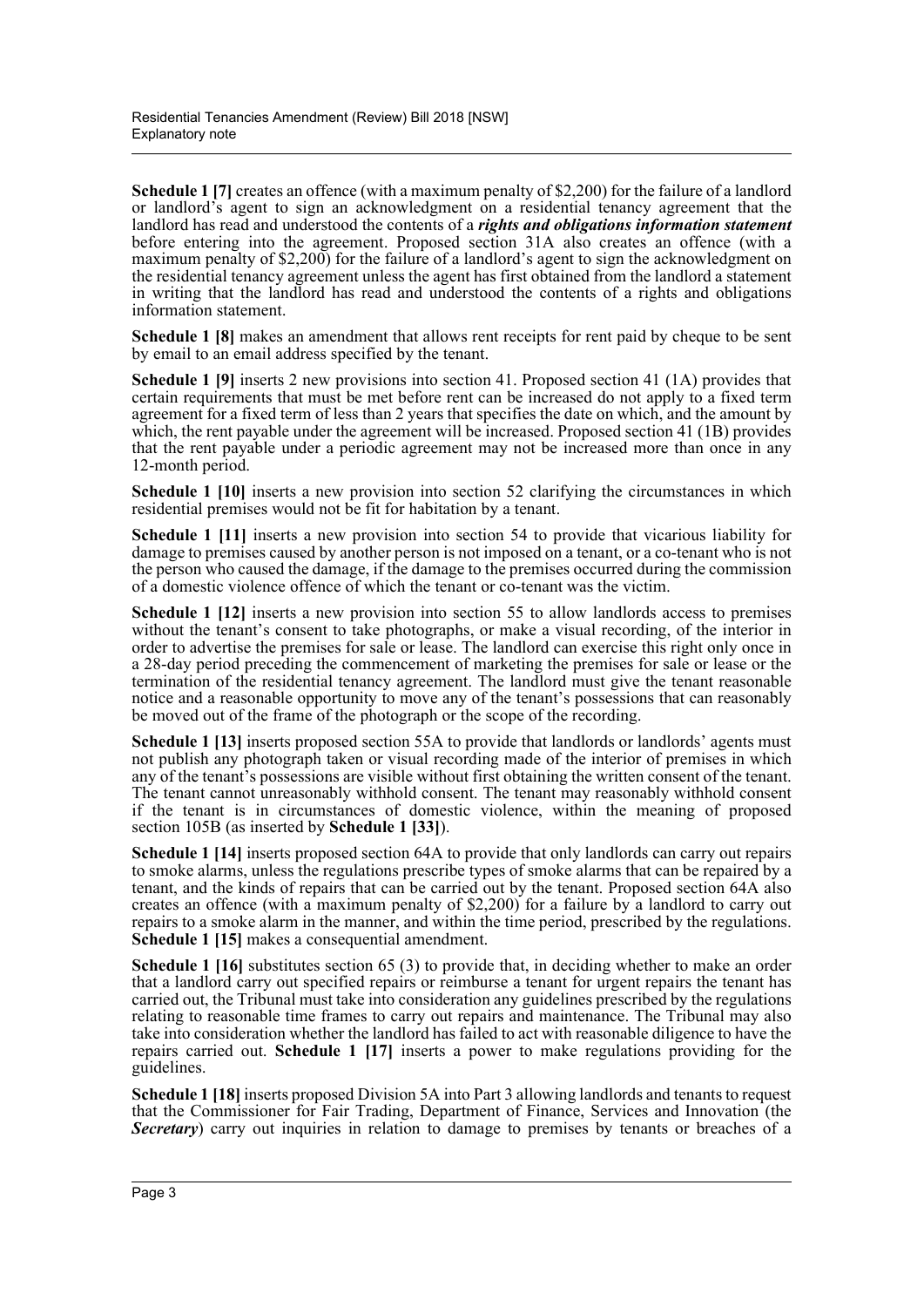landlord's obligation under section 63 to provide and maintain residential premises in a reasonable state of repair. The Secretary may make rectification orders at the conclusion of an investigation. The Tribunal may make certain orders in relation to rectification orders on application by a landlord or tenant. **Schedule 1 [27]** provides that the Tribunal may make termination orders in relation to tenant rectification orders on application by a landlord.

**Schedule 1 [19]** inserts a new provision into section 66 enabling the regulations to prescribe the kinds of alterations of a minor nature in relation to which it would be unreasonable for a landlord to withhold consent, and which of those alterations must only be carried out by a person appropriately qualified to carry out alterations of that kind. Despite an alteration being prescribed as one that must only be carried out by a person appropriately qualified to carry out alterations of that kind, the landlord may consent to a tenant carrying out the alteration.

**Schedule 1 [20]** inserts a definition of *employee or caretaker residential tenancy agreement* into section 80 to apply to Part 5 of the Act (Termination of residential tenancy agreements).

**Schedule 1 [21]** inserts proposed section 85 (2A) to apply different requirements for the termination of employee or caretaker tenancies. The termination date specified in the termination notice must be on or after the end of the period of notice for termination agreed to by the landlord and the employee or caretaker in the relevant agreement or arrangement, or not earlier than 28 days after the day on which the notice is given, whichever is the later date. In the case of other fixed term tenancies, the termination date must be on or after the end of the fixed term and not earlier than 30 days after the day on which the notice is given. In the case of other periodic tenancies, the termination date must be not earlier than 90 days after the day on which the notice is given.

**Schedule 1 [22]** substitutes section 88 (1) to provide that a termination notice given by a landlord on the ground of the tenant's breach of the agreement arising solely from the tenant's failure to pay rent, water usage charges or charges for the supply of electricity, gas or oil has no effect unless the rent has, or other charges have, remained unpaid in breach of the agreement for not less than 14 days before the termination notice is given. **Schedule 1 [23]–[25]** make consequential amendments.

**Schedule 1 [26]** inserts new provisions into section 89 allowing the Tribunal to make a termination order if a tenant has frequently failed to pay either rent or water usage charges in accordance with section 39, or both. However, the Tribunal may only make a termination order on the basis of non-payment of water usage charges if the landlord has, on each relevant occasion, requested payment from the tenant within 3 months of the issue of the bill for those charges by the water supply authority.

**Schedule 1 [28]** inserts proposed section 98A, which provides that a tenant may give a termination notice if the landlord or the landlord's agent has contravened section 26. Section 26 prohibits the landlord or the landlord's agent from inducing a tenant to enter into an agreement by any false, misleading or deceptive statement, representation or promise or by knowingly concealing certain prescribed material facts and requires the landlord or the landlord's agent to disclose certain things to the tenant, and give the tenant an information statement, before the agreement is entered into.

**Schedule 1 [29]** inserts into section 100 a further ground on which a tenant may give a termination notice for a fixed term agreement, being that the premises have been listed on the LFAI Register during the term of the residential tenancy agreement, or were listed on the LFAI Register prior to the agreement being entered into and that fact was not disclosed to the tenant. **Schedule 1 [31]** inserts a definition for *LFAI Register*.

**Schedule 1 [32]** inserts proposed section 103A, which allows the Tribunal to make a termination order on the application of a tenant if a landlord has breached the landlord's obligations under section 26. The tenant may make an application under section 103A without giving the landlord a termination notice under section 98A.

**Schedule 1 [33]** inserts proposed Division 3A (Termination by tenant—circumstances of domestic violence) into Part 5 of the Act.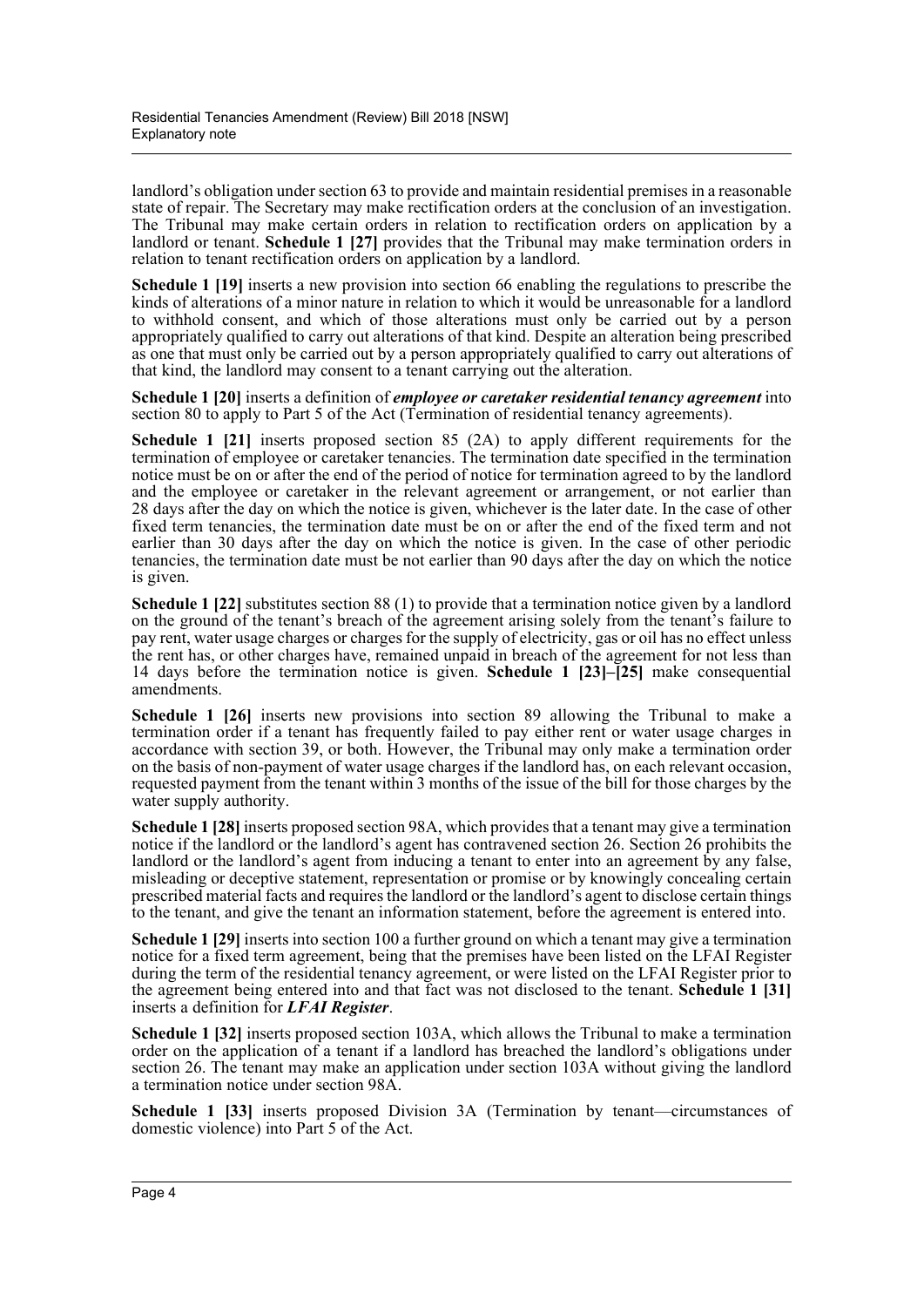Under proposed section 105B, a tenant or co-tenant may give a *domestic violence termination notice* to the landlord and each other co-tenant, if any, if the tenant or co-tenant or an occupant who is the tenant or co-tenant's dependent child is in circumstances of domestic violence. A person is defined to be in *circumstances of domestic violence* if the person:

- (a) was the victim of a domestic violence offence for which a relevant domestic violence offender has been found guilty during the relevant tenancy, or
- (b) is protected by an in-force *DVO* (defined to include various local and interstate domestic violence orders and domestic violence foreign orders) made against the relevant domestic violence offender, or
- (c) is protected against *family violence* (within the meaning of the *Family Law Act 1975* of the Commonwealth) perpetrated by a relevant domestic violence offender by an in-force injunction granted under that Act, or
- (d) has been declared by a *competent person* (defined to mean a medical practitioner, within the meaning of the *Health Practitioner Regulation National Law (NSW)*) to be a victim of domestic violence perpetrated by a relevant domestic violence offender during the relevant tenancy.

Proposed section 105A defines *relevant domestic violence offender* to mean a co-tenant or occupant or former co-tenant or former occupant, or a person with whom the tenant or co-tenant giving the domestic violence termination notice has or has had a domestic relationship (within the meaning of the *Crimes (Domestic and Personal Violence) Act 2007*).

Proposed section 105C provides that the termination date specified in a domestic violence termination notice can be a date on or after the day on which the notice is given and, in the case of a fixed term agreement, before the end of the fixed term. The termination notice must have annexed to it a document relating to the conduct of the relevant domestic violence offender, being a copy of the relevant certificate of conviction, a copy of the relevant DVO, a copy of the relevant injunction or a declaration made by a competent person. To be qualified to provide a declaration, the competent person must have consulted with the victim of the domestic violence in the course of the competent person's professional practice. A declaration must be in the form, and contain the matters, prescribed by the regulations.

Proposed section 105D provides that if a co-tenant gives a domestic violence termination notice, the co-tenant ceases to be a tenant under the agreement on the specified termination date. Proposed section 105D also provides that the co-tenant giving the domestic violence termination notice is not liable to pay compensation for the early termination of a fixed term agreement. It also provides that a co-tenant who is not a relevant domestic violence offender and who continues to occupy the residential premises after a domestic violence termination notice is given is not liable to pay more than that co-tenant's share of the rent that was payable by the co-tenant immediately before the domestic violence termination notice was given for 2 weeks from the date on which the notice was given.

Proposed section 105E allows the Tribunal to make a termination order on application by a co-tenant of the co-tenant giving a domestic violence termination notice.

Proposed section 105F provides that, in any proceedings before the Tribunal, the contents of a declaration made by a competent person are not reviewable.

Proposed section 105G provides that the right to terminate an agreement or a co-tenancy under proposed Division 3A is in addition to other rights of a tenant or co-tenant to terminate an agreement or co-tenancy under any other provision of the Act.

Proposed section 105H creates an offence (with a maximum penalty of \$11,000 or imprisonment for 2 years, or both) for a person making a declaration under section 105C (2) (d) to provide false or misleading information.

Proposed section 105I provides for the operation of proposed Division 3A and sections 54 and 213A during the 3 years after the commencement of those provisions to be reviewed and a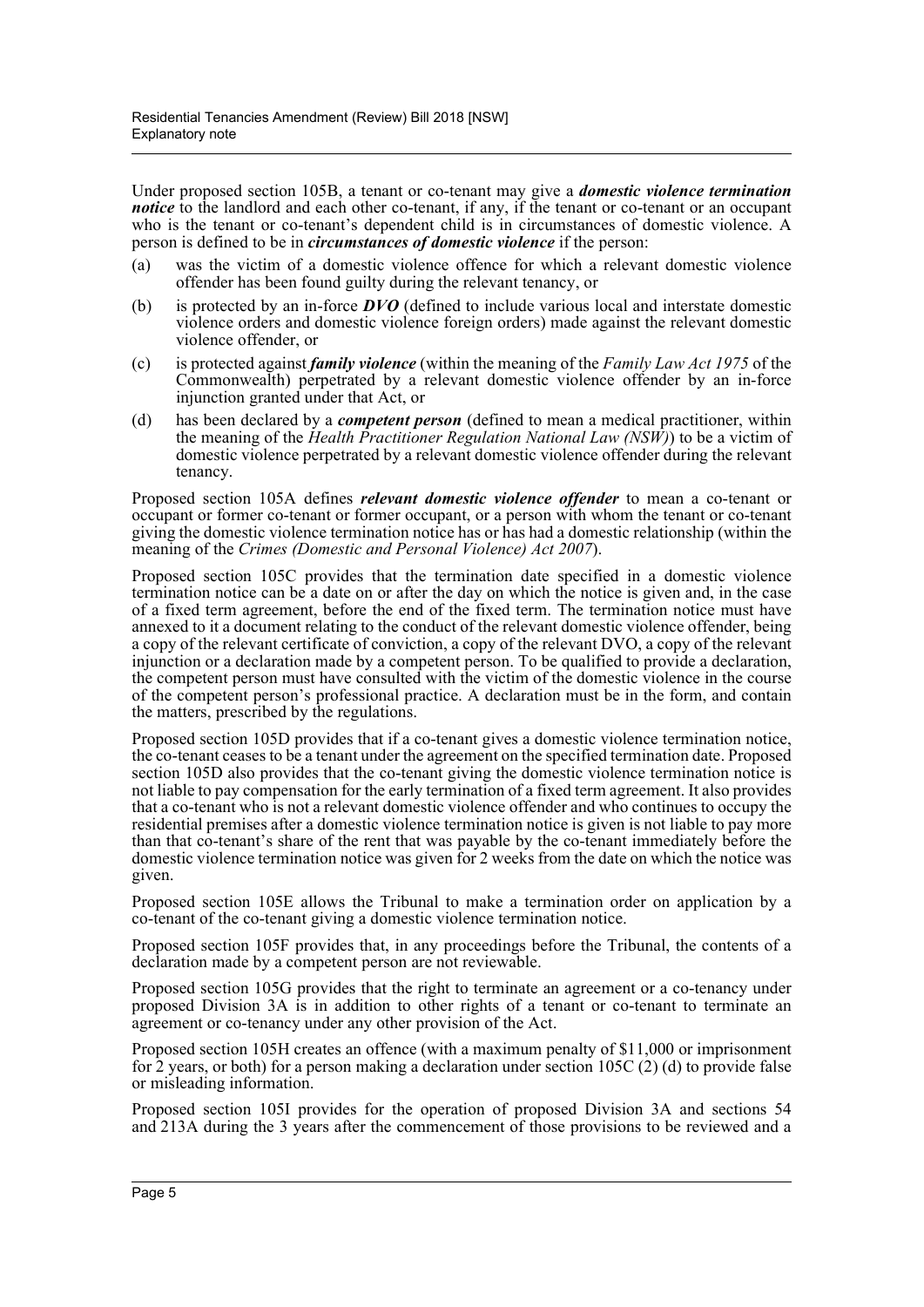report of the outcome of the review to be made publicly available within 12 months after the end of that 3-year period. A report on the operation of sections 55A, 71, 72, 79, 95, 174, 175, 187 and 202 is to be included in that report. Those provisions relate to, or have relevance for, the rights and obligations of landlords, tenants and co-tenants in the context of domestic violence. The review of sections 187 and 202 is limited to a review of the application of those sections to proceedings brought under proposed Division 3A or proceedings in which a party to the proceedings is in circumstances of domestic violence.

**Schedule 1 [30]** makes an amendment consequential on the insertion of proposed Division 3A of Part 5.

**Schedule 1 [34]** substitutes section 107 to provide a method of calculating the compensation payable to a landlord for any loss (including loss of rent) caused by a tenant's abandonment of residential premises in respect of which there was a fixed term agreement for a fixed term of not more than 3 years (the *break fee*).

**Schedule 1 [35]** amends section 186 (3) to provide that the Secretary may make a grant or loan from the Rental Bond Interest Account for other consumer protection purposes.

**Schedule 1 [36]** inserts a new provision in section 196 to give investigators powers of entry and other powers for the purposes of carrying out investigations under proposed section 65B or 65C.

**Schedule 1 [37]** provides that proceedings for an offence under proposed section105H may only be instituted by or with the approval of the Director of Public Prosecutions.

**Schedule 1 [38]** creates an offence (with a maximum penalty of \$2,200) for a landlord or landlord's agent to list personal information about a tenant or a co-tenant in a residential tenancy database if that tenant or co-tenant terminated an agreement in circumstances of domestic violence.

**Schedule 1 [39]** creates an offence (with a maximum penalty of \$1,100) for a database operator to charge a fee for giving a copy of personal information that is in the residential tenancy database to a person whose personal information it is.

**Schedule 1 [40]** inserts a savings and transitional provision to exclude the application of section 107, as substituted by the Act, to agreements entered into before the substitution of the section.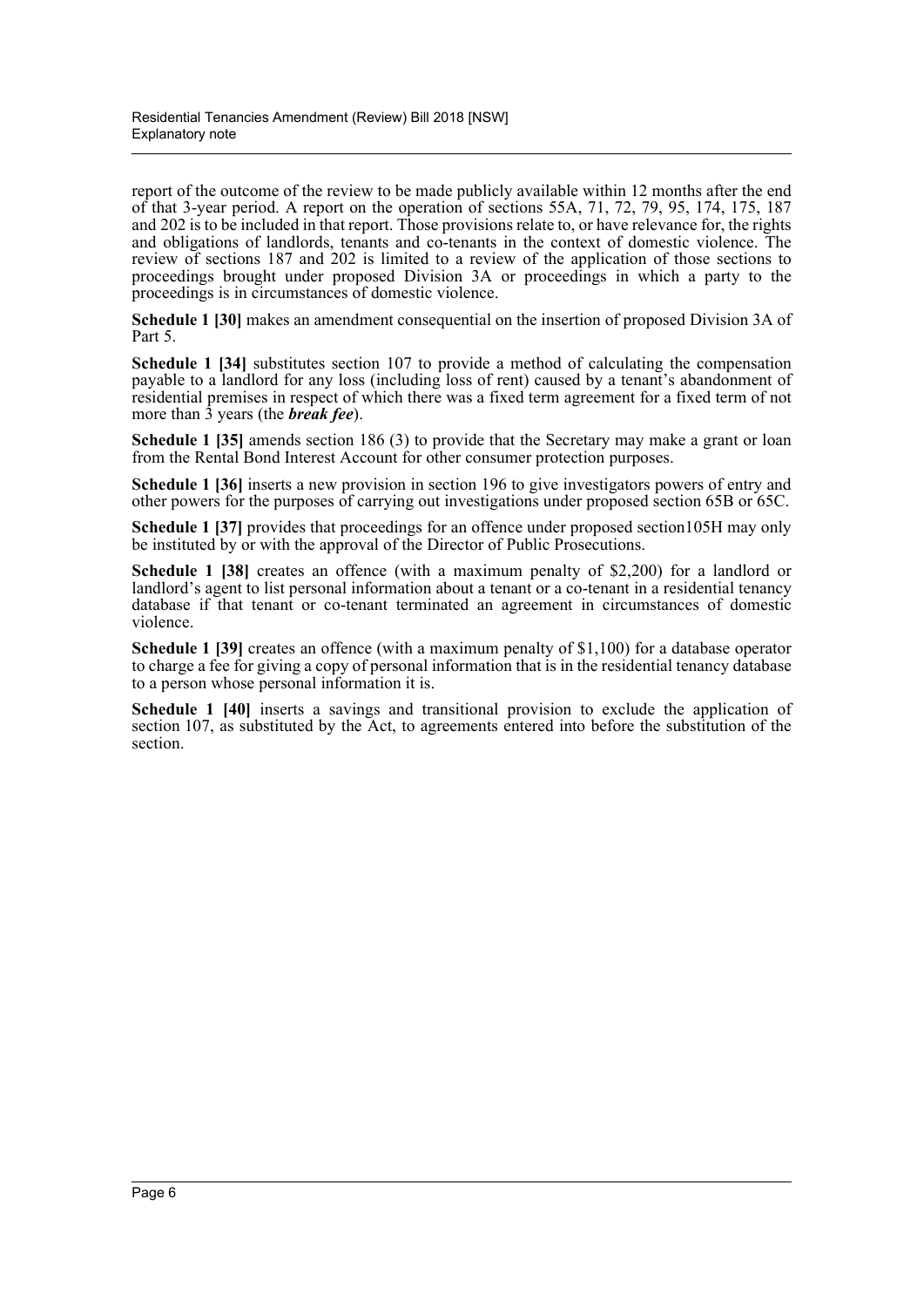First print

Page



New South Wales

# **Residential Tenancies Amendment (Review) Bill 2018**

## **Contents**

| Schedule 1 |           | Amendment of Residential Tenancies Act 2010 No 42 |             |
|------------|-----------|---------------------------------------------------|-------------|
|            |           | 2 Commencement                                    |             |
|            | $1 \quad$ | Name of Act                                       |             |
|            |           |                                                   | <b>Page</b> |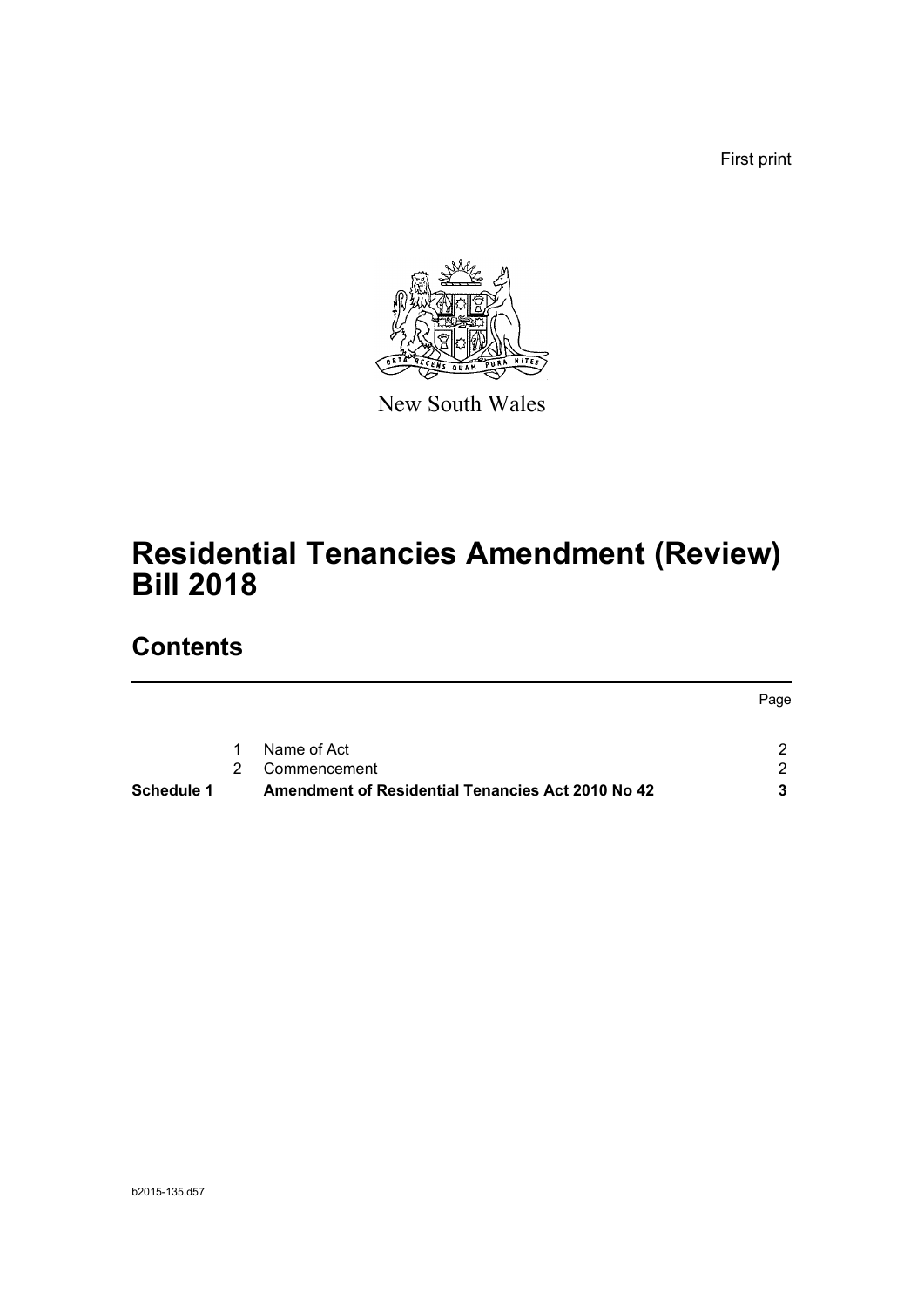

New South Wales

# **Residential Tenancies Amendment (Review) Bill 2018**

No , 2018

### **A Bill for**

An Act to amend the *Residential Tenancies Act 2010* relating to the rights and obligations of landlords, tenants and co-tenants, including to give effect to recommendations of the statutory review of the Act; and for other purposes.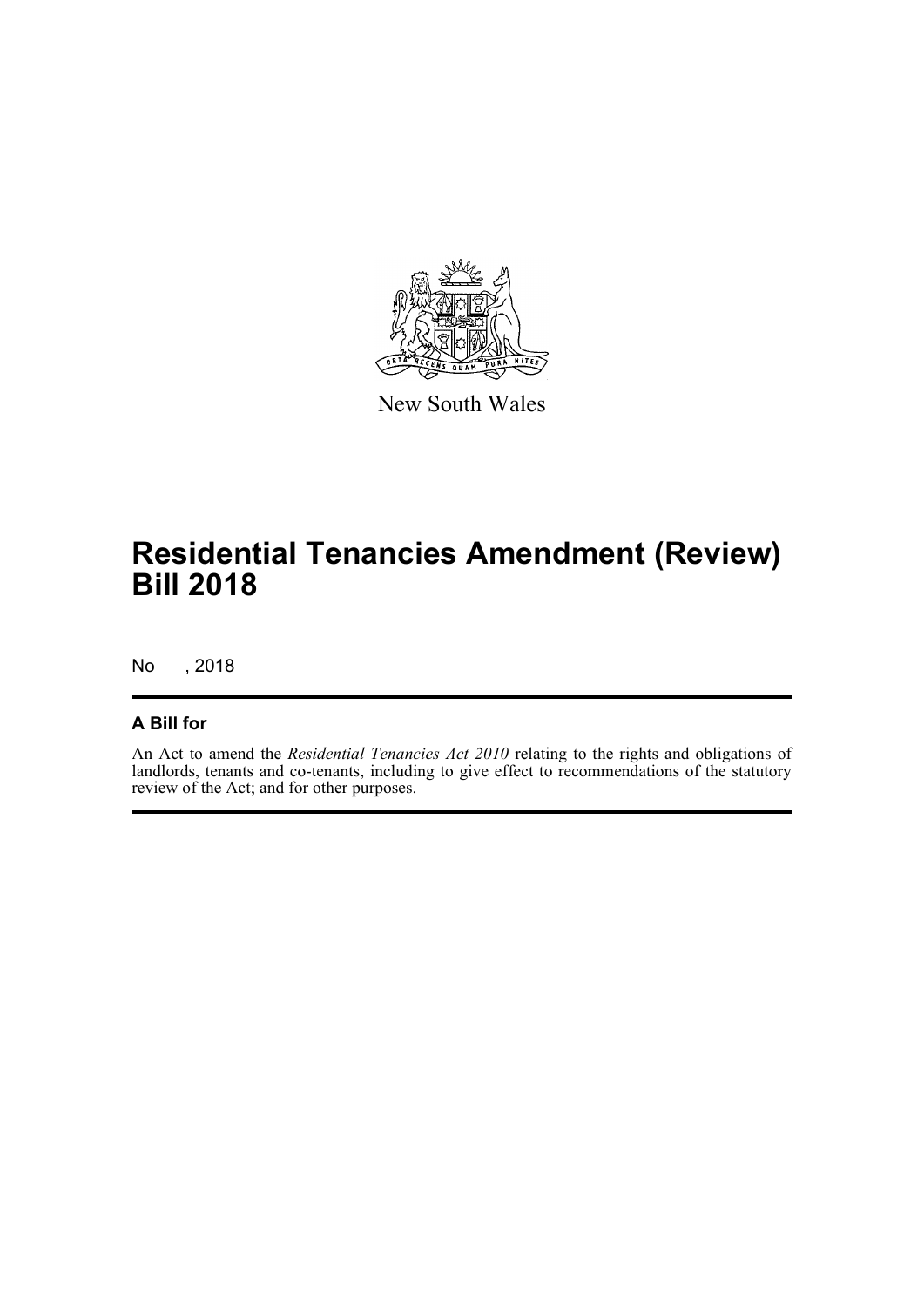<span id="page-8-0"></span>

<span id="page-8-1"></span>

| Name of Act                                                          | $\mathcal{P}$  |
|----------------------------------------------------------------------|----------------|
| This Act is the Residential Tenancies Amendment (Review) Act 2018.   | 3              |
| <b>Commencement</b>                                                  | $\overline{a}$ |
| This Act commences on a day or days to be appointed by proclamation. | 5              |

1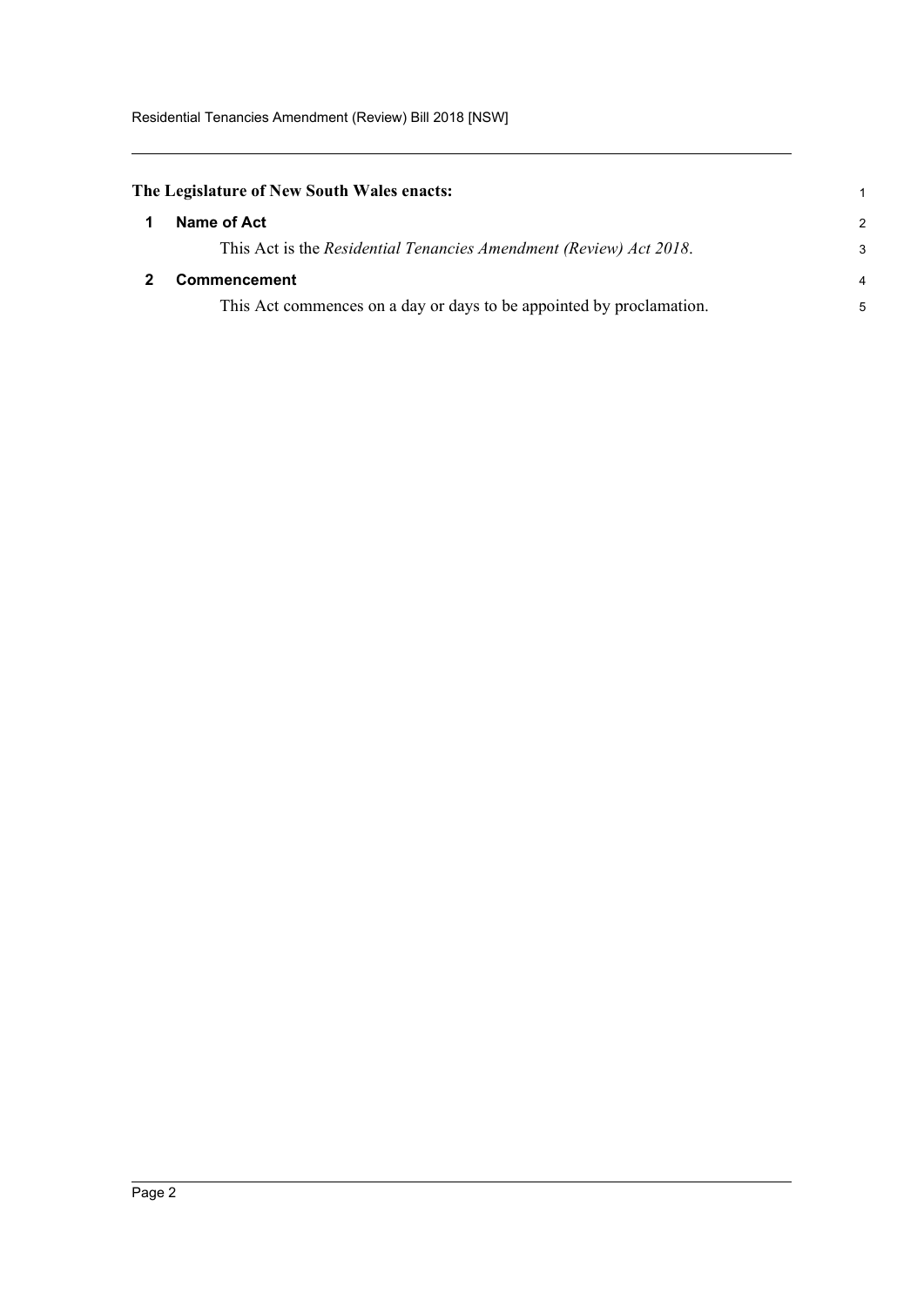### <span id="page-9-0"></span>**Schedule 1 Amendment of Residential Tenancies Act 2010 No 42**

**[1] Section 3 Definitions**

Insert in alphabetical order in section 3 (1):

*break fee*—see section 107.

*domestic violence offence* has the same meaning as it has in the *Crimes (Domestic and Personal Violence) Act 2007*. *separately metered* means that there is, in respect of residential premises, a meter:

1  $\mathcal{L}$ 

36 37

- (a) that satisfies an Australian Standard prescribed by the regulations dealing with electrical, gas, oil or water metering equipment, and
- (b) that has been installed in accordance with the manufacturer's instructions for installation or industry practice, and
- (c) that measures the quantity of electricity, gas, oil or water that is supplied to, or used at, only those residential premises, and
- (d) that enables a separate bill to be issued by the supplier for all charges for the supply and use of the electricity, gas, oil or water at those residential premises, and
- (e) if the meter is to measure the supply of electricity—in respect of which an NMI, within the meaning of the *National Energy Retail Law (NSW)*, has been assigned, and
- (f) if the meter is to measure the supply of gas—in respect of which an MIRN or a delivery point identifier, within the meaning of the *National Energy Retail Law (NSW)*, has been assigned.

#### **[2] Section 26 Disclosure of information to tenants generally**

Insert after section 26 (2):

#### (2A) **Disclosure or provision of strata scheme information**

If the residential tenancy agreement relates to residential premises that comprise or include a lot in a strata scheme (within the meaning of the *Strata Schemes Management Act 2015*)—a landlord or landlord's agent must, before the tenant enters into the residential tenancy agreement:

- (a) give the tenant a copy of the by-laws for the strata scheme, and
- (b) if a strata renewal committee is currently established in relation to the strata scheme under the *Strata Schemes Development Act 2015*, disclose that fact to the tenant.

#### **[3] Section 26 (3)**

Omit "Subsection (2) does". Insert instead "Subsections (2) and (2A) (b) do".

#### **[4] Section 29 Condition reports**

Omit section 29 (2). Insert instead:

(2) The landlord or landlord's agent must, before or at the time the tenant signs the residential tenancy agreement, give to the tenant 2 copies, or one electronic copy, of the completed condition report. Maximum penalty: 20 penalty units.

Page 3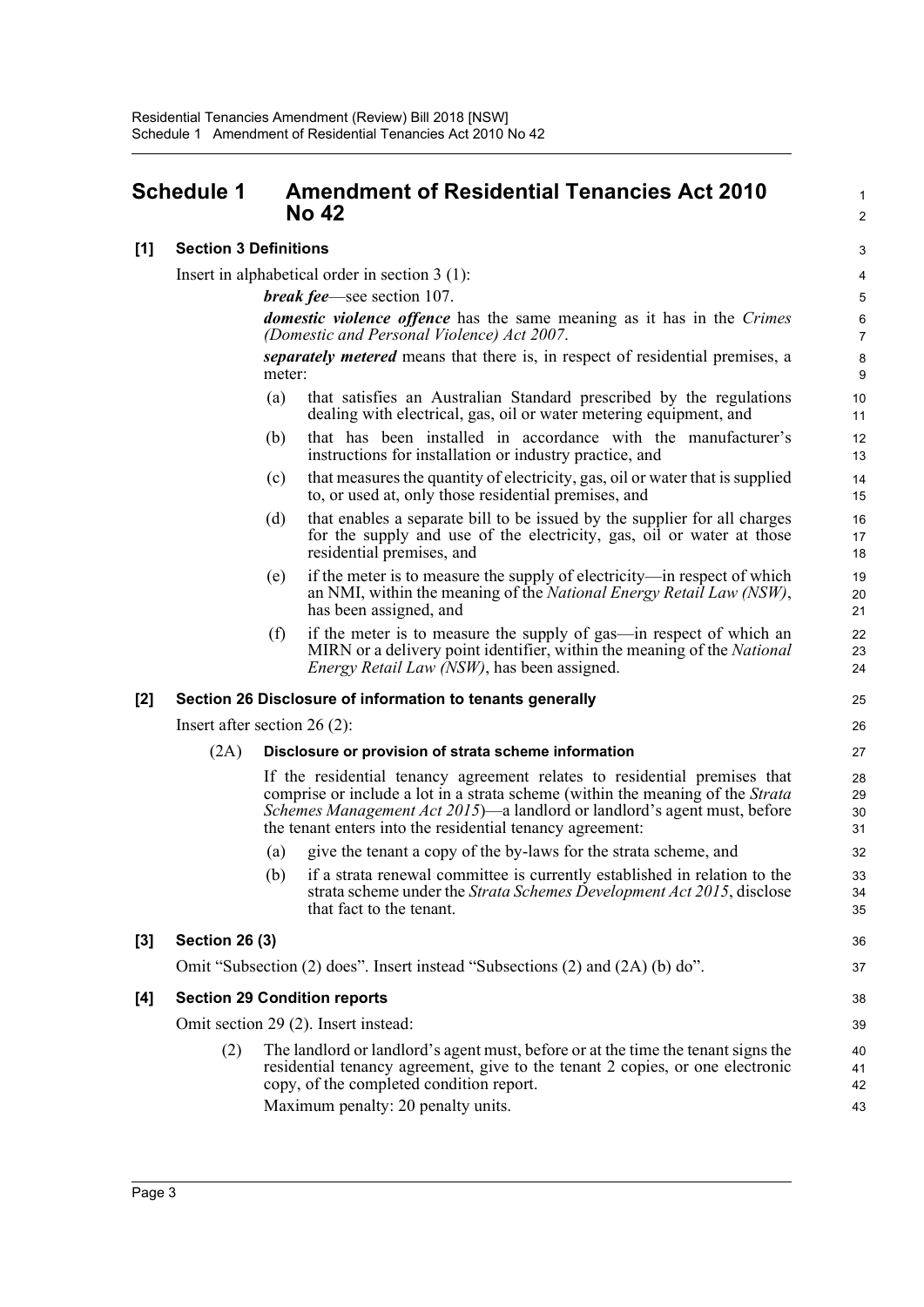| <b>Section 29 (3)</b><br>1 |                                |                                                                                                                                                                                                                                                                                                                                                                                                                                                                                                              |                                                                                                                                                                                                                                                                                                                                                                                                                                                                                                                                                                                                                                                                                                                                                                                         |  |  |  |
|----------------------------|--------------------------------|--------------------------------------------------------------------------------------------------------------------------------------------------------------------------------------------------------------------------------------------------------------------------------------------------------------------------------------------------------------------------------------------------------------------------------------------------------------------------------------------------------------|-----------------------------------------------------------------------------------------------------------------------------------------------------------------------------------------------------------------------------------------------------------------------------------------------------------------------------------------------------------------------------------------------------------------------------------------------------------------------------------------------------------------------------------------------------------------------------------------------------------------------------------------------------------------------------------------------------------------------------------------------------------------------------------------|--|--|--|
|                            |                                |                                                                                                                                                                                                                                                                                                                                                                                                                                                                                                              | $\mathbf 2$                                                                                                                                                                                                                                                                                                                                                                                                                                                                                                                                                                                                                                                                                                                                                                             |  |  |  |
| Section 29 (3A)            |                                |                                                                                                                                                                                                                                                                                                                                                                                                                                                                                                              |                                                                                                                                                                                                                                                                                                                                                                                                                                                                                                                                                                                                                                                                                                                                                                                         |  |  |  |
|                            |                                |                                                                                                                                                                                                                                                                                                                                                                                                                                                                                                              | 4                                                                                                                                                                                                                                                                                                                                                                                                                                                                                                                                                                                                                                                                                                                                                                                       |  |  |  |
|                            |                                | Subsection (3) does not apply to the tenant if the landlord or landlord's agent<br>has failed to give to the tenant copies of the condition report in accordance<br>with this section.                                                                                                                                                                                                                                                                                                                       | $\overline{5}$<br>$\,6\,$<br>$\overline{7}$                                                                                                                                                                                                                                                                                                                                                                                                                                                                                                                                                                                                                                                                                                                                             |  |  |  |
|                            |                                |                                                                                                                                                                                                                                                                                                                                                                                                                                                                                                              | 8                                                                                                                                                                                                                                                                                                                                                                                                                                                                                                                                                                                                                                                                                                                                                                                       |  |  |  |
|                            |                                |                                                                                                                                                                                                                                                                                                                                                                                                                                                                                                              | 9                                                                                                                                                                                                                                                                                                                                                                                                                                                                                                                                                                                                                                                                                                                                                                                       |  |  |  |
| 31A                        |                                |                                                                                                                                                                                                                                                                                                                                                                                                                                                                                                              | 10                                                                                                                                                                                                                                                                                                                                                                                                                                                                                                                                                                                                                                                                                                                                                                                      |  |  |  |
|                            |                                | A landlord must not enter into a residential tenancy agreement unless the<br>landlord or the landlord's agent has signed an acknowledgment on the<br>residential tenancy agreement that the landlord has read and understood the<br>contents of an information statement in the approved form that sets out the<br>landlord's rights and obligations under this Act and any other Act or law in<br>relation to the proposed residential tenancy (a rights and obligations<br><i>information statement</i> ). | 11<br>12<br>13<br>14<br>15<br>16<br>17<br>18                                                                                                                                                                                                                                                                                                                                                                                                                                                                                                                                                                                                                                                                                                                                            |  |  |  |
|                            |                                | A landlord's agent must not sign an acknowledgment on the residential<br>tenancy agreement unless the landlord's agent has first obtained from the<br>landlord a statement in writing that the landlord has read and understood the                                                                                                                                                                                                                                                                          | 19<br>20<br>21                                                                                                                                                                                                                                                                                                                                                                                                                                                                                                                                                                                                                                                                                                                                                                          |  |  |  |
|                            |                                |                                                                                                                                                                                                                                                                                                                                                                                                                                                                                                              | 22<br>23                                                                                                                                                                                                                                                                                                                                                                                                                                                                                                                                                                                                                                                                                                                                                                                |  |  |  |
|                            |                                |                                                                                                                                                                                                                                                                                                                                                                                                                                                                                                              | 24                                                                                                                                                                                                                                                                                                                                                                                                                                                                                                                                                                                                                                                                                                                                                                                      |  |  |  |
|                            |                                |                                                                                                                                                                                                                                                                                                                                                                                                                                                                                                              | 25                                                                                                                                                                                                                                                                                                                                                                                                                                                                                                                                                                                                                                                                                                                                                                                      |  |  |  |
|                            |                                |                                                                                                                                                                                                                                                                                                                                                                                                                                                                                                              | 26                                                                                                                                                                                                                                                                                                                                                                                                                                                                                                                                                                                                                                                                                                                                                                                      |  |  |  |
|                            |                                |                                                                                                                                                                                                                                                                                                                                                                                                                                                                                                              | 27                                                                                                                                                                                                                                                                                                                                                                                                                                                                                                                                                                                                                                                                                                                                                                                      |  |  |  |
|                            |                                |                                                                                                                                                                                                                                                                                                                                                                                                                                                                                                              | 28                                                                                                                                                                                                                                                                                                                                                                                                                                                                                                                                                                                                                                                                                                                                                                                      |  |  |  |
|                            |                                | Subsection (1) does not apply to a fixed term agreement for a fixed term of less<br>than 2 years that specifies the date on which, and the amount by which, the rent<br>payable under that agreement will be increased. This subsection does not<br>affect the operation of subsection $(2)$ in relation to the renewal of a fixed term<br>agreement.                                                                                                                                                        | 29<br>30<br>31<br>32<br>33                                                                                                                                                                                                                                                                                                                                                                                                                                                                                                                                                                                                                                                                                                                                                              |  |  |  |
|                            |                                | The rent payable under a periodic agreement may not be increased more than<br>once in any period of 12 months.                                                                                                                                                                                                                                                                                                                                                                                               | 34<br>35                                                                                                                                                                                                                                                                                                                                                                                                                                                                                                                                                                                                                                                                                                                                                                                |  |  |  |
|                            |                                |                                                                                                                                                                                                                                                                                                                                                                                                                                                                                                              | 36                                                                                                                                                                                                                                                                                                                                                                                                                                                                                                                                                                                                                                                                                                                                                                                      |  |  |  |
|                            | Insert after section $52$ (1): |                                                                                                                                                                                                                                                                                                                                                                                                                                                                                                              |                                                                                                                                                                                                                                                                                                                                                                                                                                                                                                                                                                                                                                                                                                                                                                                         |  |  |  |
| (1A)                       |                                | Without limiting the circumstances in which residential premises are not fit for<br>habitation, residential premises are not fit for habitation unless the residential<br>premises:                                                                                                                                                                                                                                                                                                                          | 38<br>39<br>40                                                                                                                                                                                                                                                                                                                                                                                                                                                                                                                                                                                                                                                                                                                                                                          |  |  |  |
|                            |                                | (a)<br>are structurally sound, and                                                                                                                                                                                                                                                                                                                                                                                                                                                                           | 41                                                                                                                                                                                                                                                                                                                                                                                                                                                                                                                                                                                                                                                                                                                                                                                      |  |  |  |
|                            |                                | (b)<br>premises other than a room that is intended to be used only for the<br>purposes of storage or a garage, and                                                                                                                                                                                                                                                                                                                                                                                           | 42<br>43<br>44                                                                                                                                                                                                                                                                                                                                                                                                                                                                                                                                                                                                                                                                                                                                                                          |  |  |  |
|                            |                                | (3A)<br>(1)<br>(2)<br>(1A)<br>(1B)                                                                                                                                                                                                                                                                                                                                                                                                                                                                           | Omit "receiving it". Insert instead "taking possession of the residential premises".<br>Insert after section $29(3)$ :<br><b>Section 31A</b><br>Insert after section 31:<br><b>Landlord's information statement</b><br>Maximum penalty: 20 penalty units.<br>contents of the rights and obligations information statement.<br>Maximum penalty: 20 penalty units.<br><b>Section 36 Rent receipts</b><br>Insert "or send it by email to an email address specified by the tenant for the service of<br>documents of that kind" after "premises" in section 36 (2).<br><b>Section 41 Rent increases</b><br>Insert after section 41 $(1)$ :<br>Section 52 Landlord's general obligations for residential premises<br>have adequate natural light or artificial lighting in each room of the |  |  |  |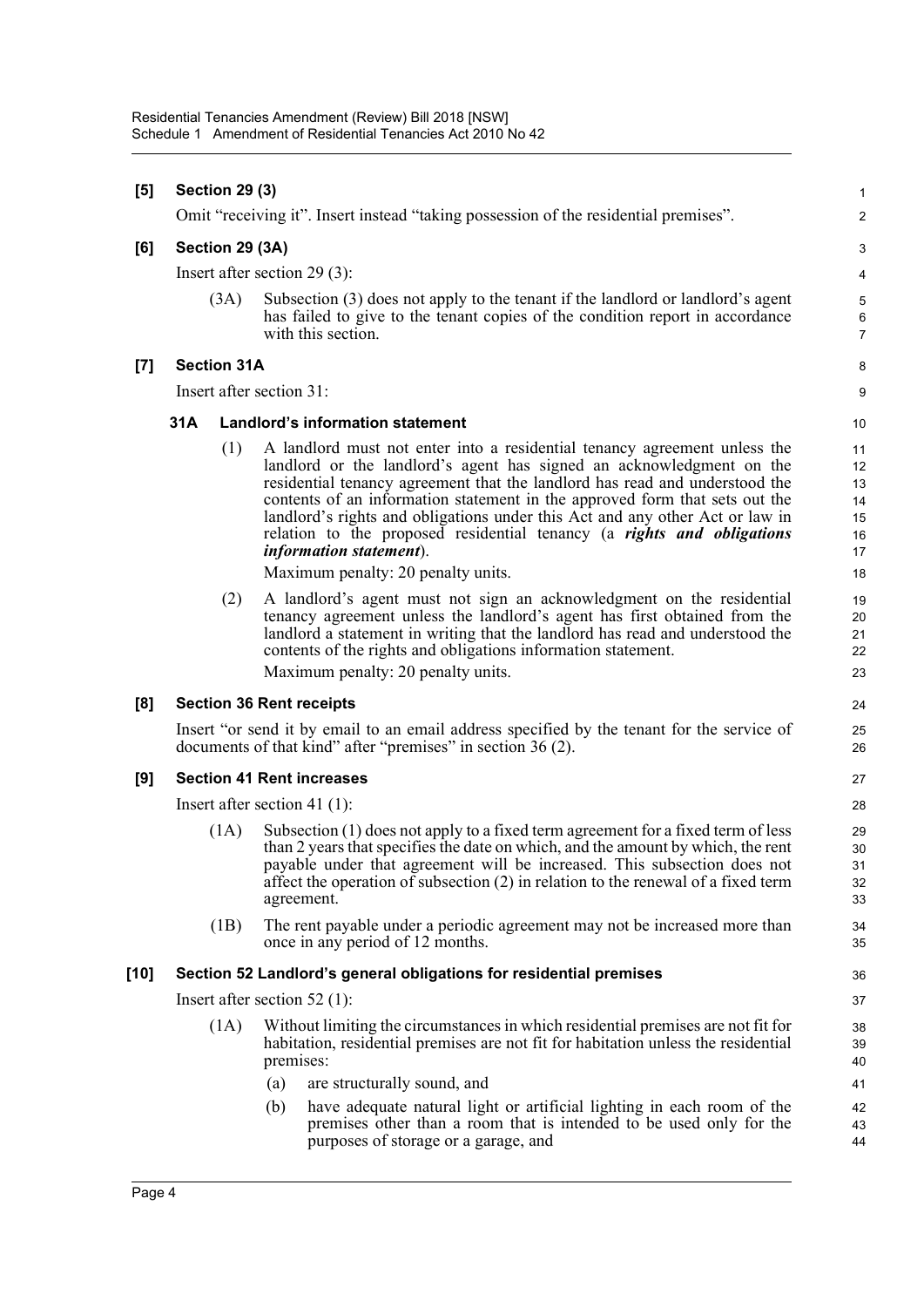|        |                                | (c)  | have adequate ventilation, and                                                                                                                                                                                                                                                                                                                                                                                                                            | $\mathbf{1}$                     |
|--------|--------------------------------|------|-----------------------------------------------------------------------------------------------------------------------------------------------------------------------------------------------------------------------------------------------------------------------------------------------------------------------------------------------------------------------------------------------------------------------------------------------------------|----------------------------------|
|        |                                | (d)  | are supplied with electricity or gas and have an adequate number of                                                                                                                                                                                                                                                                                                                                                                                       | $\overline{2}$                   |
|        |                                |      | electricity outlet sockets or gas outlet sockets for the supply of lighting<br>and heating to, and use of appliances in, the premises, and                                                                                                                                                                                                                                                                                                                | 3<br>$\overline{4}$              |
|        |                                | (e)  | have adequate plumbing and drainage, and                                                                                                                                                                                                                                                                                                                                                                                                                  | 5                                |
|        |                                | (f)  | are connected to a water supply service or infrastructure that supplies                                                                                                                                                                                                                                                                                                                                                                                   | $\,6\,$                          |
|        |                                |      | water (including, but not limited to, a water bore or water tank) that is<br>able to supply to the premises hot and cold water for drinking and<br>ablution and cleaning activities, and                                                                                                                                                                                                                                                                  | $\boldsymbol{7}$<br>$\bf 8$<br>9 |
|        |                                | (g)  | contain bathroom facilities, including toilet and washing facilities, that<br>allow privacy for the user.                                                                                                                                                                                                                                                                                                                                                 | 10<br>11                         |
|        | (1B)                           |      | For the purposes of subsection $(1A)$ $(a)$ , residential premises are structurally<br>sound only if the floors, ceilings, walls, supporting structures (including<br>foundations), doors, windows, roof, stairs, balconies, balustrades and railings:                                                                                                                                                                                                    | 12<br>13<br>14                   |
|        |                                | (a)  | are in a reasonable state of repair, and                                                                                                                                                                                                                                                                                                                                                                                                                  | 15                               |
|        |                                | (b)  | with respect to the floors, ceilings, walls and supporting structures—are<br>not subject to significant dampness, and                                                                                                                                                                                                                                                                                                                                     | 16<br>17                         |
|        |                                | (c)  | with respect to the roof, ceilings and windows—do not allow water<br>penetration into the premises, and                                                                                                                                                                                                                                                                                                                                                   | 18<br>19                         |
|        |                                | (d)  | are not liable to collapse because they are rotted or otherwise defective.                                                                                                                                                                                                                                                                                                                                                                                | 20                               |
|        | (1C)                           |      | The Secretary may exempt any specified premises or any specified class of<br>premises from the operation of all or any part of this section. An exemption<br>may be unconditional or subject to conditions.                                                                                                                                                                                                                                               | 21<br>22<br>23                   |
| $[11]$ |                                |      | Section 54 Liability of tenant or co-tenant for actions of others                                                                                                                                                                                                                                                                                                                                                                                         | 24                               |
|        | Insert after section $54$ (1): |      |                                                                                                                                                                                                                                                                                                                                                                                                                                                           | 25                               |
|        | (1A)                           |      | Subsection (1) does not apply to a tenant who is the victim of a domestic<br>violence offence, or an exempted co-tenant, if the relevant act or omission<br>constitutes or resulted in damage to the residential premises and occurred<br>during the commission of the domestic violence offence.                                                                                                                                                         | 26<br>27<br>28<br>29             |
|        | (1B)                           | to   | In this section, an <i>exempted co-tenant</i> means a tenant under the same<br>residential tenancy agreement as the tenant referred to subsection (1A) who is<br>not a relevant domestic violence offender (within the meaning of Division 3A<br>of Part 5) nominated in a document referred to in section $105C(2)$ and annexed<br>a domestic violence termination notice (within the meaning of<br>section 105B) for the residential tenancy agreement. | 30<br>31<br>32<br>33<br>34<br>35 |
| [12]   |                                |      | Section 55 Access generally by landlord to residential premises without consent                                                                                                                                                                                                                                                                                                                                                                           | 36                               |
|        |                                |      | Insert after section 55 $(2)$ (d):                                                                                                                                                                                                                                                                                                                                                                                                                        | 37                               |
|        |                                | (d1) | to take photographs, or make a visual recording, of the interior of the<br>premises for the purposes of advertising the residential premises for sale<br>or lease not more than once in the period of 28 days preceding the<br>commencement of marketing the residential premises for sale or lease<br>or the termination of the agreement, if the tenant is given:                                                                                       | 38<br>39<br>40<br>41<br>42       |
|        |                                |      | (i)<br>reasonable notice, and                                                                                                                                                                                                                                                                                                                                                                                                                             | 43                               |
|        |                                |      |                                                                                                                                                                                                                                                                                                                                                                                                                                                           |                                  |
|        |                                |      | a reasonable opportunity to move any of the tenant's possessions<br>(ii)<br>that can reasonably be moved out of the frame of the photograph<br>or the scope of the recording.                                                                                                                                                                                                                                                                             | 44<br>45<br>46                   |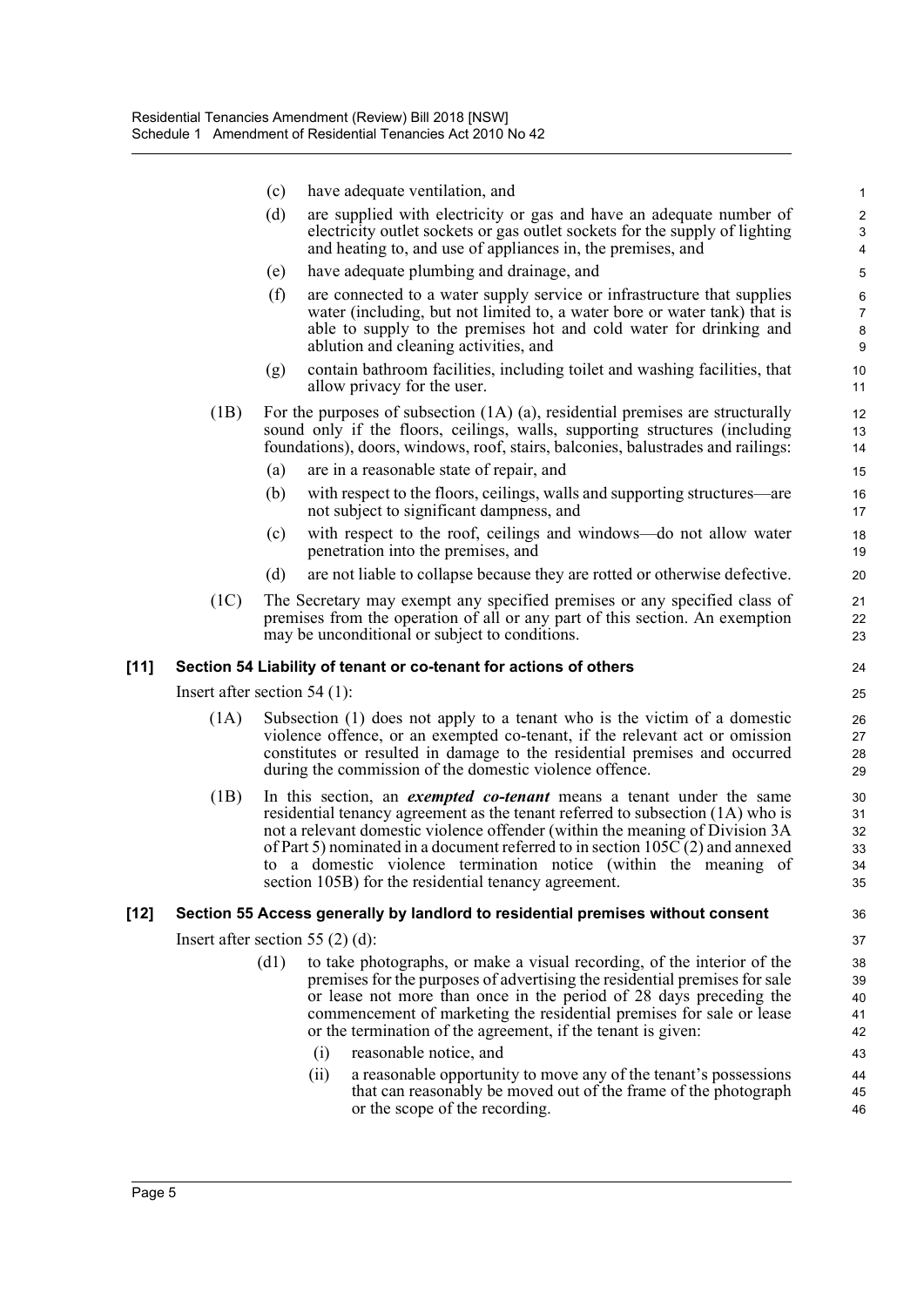| [13] | <b>Section 55A</b>       |                                                                      |                                                                                                                                                                                                                                                                |                                         |  |  |  |
|------|--------------------------|----------------------------------------------------------------------|----------------------------------------------------------------------------------------------------------------------------------------------------------------------------------------------------------------------------------------------------------------|-----------------------------------------|--|--|--|
|      |                          |                                                                      | Insert after section 55:                                                                                                                                                                                                                                       | $\overline{2}$                          |  |  |  |
|      | 55A                      | Publishing photographs of residential premises with tenant's consent |                                                                                                                                                                                                                                                                |                                         |  |  |  |
|      |                          | (1)                                                                  | A landlord or landlord's agent must not publish any photograph taken or visual<br>recording made of the interior of residential premises in which any of the<br>tenant's possessions are visible without first obtaining the written consent of<br>the tenant. | 4<br>$\mathbf 5$<br>6<br>$\overline{7}$ |  |  |  |
|      |                          |                                                                      | Maximum penalty: 20 penalty units.                                                                                                                                                                                                                             | 8                                       |  |  |  |
|      |                          | (2)                                                                  | A tenant must not unreasonably withhold consent required to be obtained<br>under this section.                                                                                                                                                                 | 9<br>10                                 |  |  |  |
|      |                          | (3)                                                                  | Without limiting subsection $(2)$ , it is not unreasonable for the tenant to<br>withhold consent if the tenant is in circumstances of domestic violence, within<br>the meaning of section 105B.                                                                | 11<br>12<br>13                          |  |  |  |
|      |                          | (4)                                                                  | In this section, a photograph or visual recording is <i>published</i> if it is:                                                                                                                                                                                | 14                                      |  |  |  |
|      |                          |                                                                      | (a)<br>publicly exhibited in, on, over or under any building, vehicle or place<br>(whether or not a public place and whether on land or water), or in the<br>air in view of persons being in any street or public place, or                                    | 15<br>16<br>17                          |  |  |  |
|      |                          |                                                                      | disseminated by means of a website, email or other electronic<br>(b)<br>communication, or                                                                                                                                                                      | 18<br>19                                |  |  |  |
|      |                          |                                                                      | in the case of a photograph:<br>(c)                                                                                                                                                                                                                            | 20                                      |  |  |  |
|      |                          |                                                                      | inserted in any newspaper, periodical publication or other<br>(i)<br>publication, or                                                                                                                                                                           | 21<br>22                                |  |  |  |
|      |                          |                                                                      | contained in any flyer or other document sent or delivered to any<br>(i)<br>person or thrown or left on premises occupied by any person.                                                                                                                       | 23<br>24                                |  |  |  |
|      |                          | (5)                                                                  | A photograph or visual recording is not published if it is disseminated solely<br>between the landlord and the landlord's agent for purposes relating to carrying<br>out an inspection of the residential premises, maintenance or repairs.                    | 25<br>26<br>27                          |  |  |  |
|      |                          | (6)                                                                  | This section is a term of every residential tenancy agreement.                                                                                                                                                                                                 | 28                                      |  |  |  |
| [14] |                          | <b>Section 64A</b>                                                   |                                                                                                                                                                                                                                                                |                                         |  |  |  |
|      | Insert after section 64: |                                                                      |                                                                                                                                                                                                                                                                |                                         |  |  |  |
|      | 64A                      | Carrying out repairs to smoke alarms as a matter of urgency          |                                                                                                                                                                                                                                                                |                                         |  |  |  |
|      |                          | (1)                                                                  | Repairs to a smoke alarm must only be carried out by a landlord.                                                                                                                                                                                               | 32                                      |  |  |  |
|      |                          | (2)                                                                  | A landlord must carry out repairs to a smoke alarm:                                                                                                                                                                                                            | 33                                      |  |  |  |
|      |                          |                                                                      | in the manner prescribed by the regulations, and<br>(a)                                                                                                                                                                                                        | 34                                      |  |  |  |
|      |                          |                                                                      | within the time period prescribed by the regulations.<br>(b)                                                                                                                                                                                                   | 35                                      |  |  |  |
|      |                          |                                                                      | Maximum penalty: 20 penalty units.                                                                                                                                                                                                                             | 36                                      |  |  |  |
|      |                          | (3)                                                                  | Despite subsection (1), a tenant may carry out:                                                                                                                                                                                                                | 37                                      |  |  |  |
|      |                          |                                                                      | repairs to a smoke alarm of a kind prescribed by the regulations, and<br>(a)<br>the kinds of repairs prescribed by the regulations.<br>(b)                                                                                                                     | 38<br>39                                |  |  |  |
|      |                          | (4)                                                                  | A tenant who carries out repairs to a smoke alarm under subsection (3) is<br>entitled to reimbursement in accordance with the regulations.                                                                                                                     | 40<br>41                                |  |  |  |
|      |                          | (5)                                                                  | This section is a term of every residential tenancy agreement.                                                                                                                                                                                                 | 42                                      |  |  |  |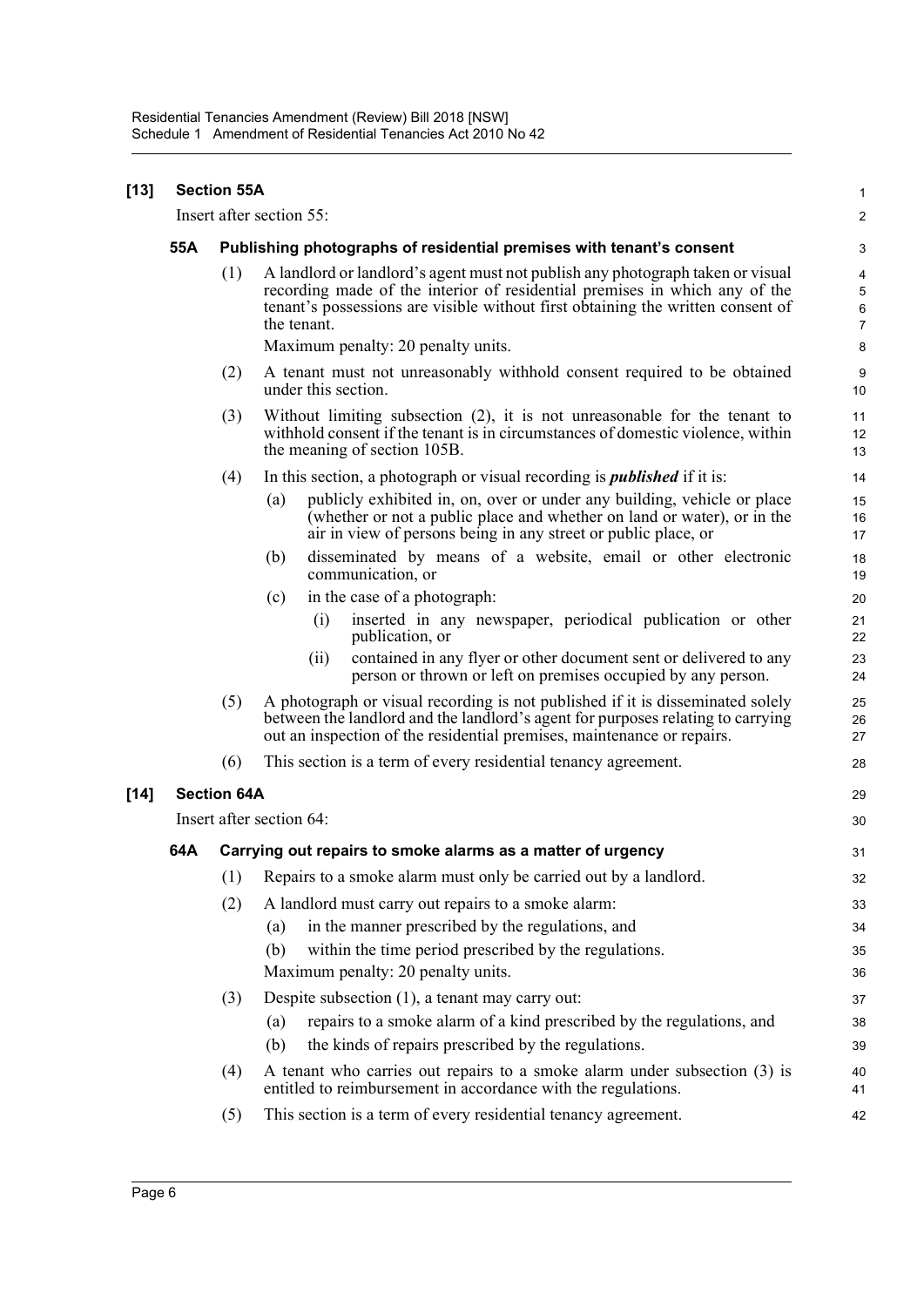|        |                                                          | (6)                   |                                                    | In this section, <i>repairs to a smoke alarm</i> , includes maintenance of a smoke<br>alarm in working order by installing or replacing a battery in the smoke alarm.                                                                                                                          | 1<br>$\overline{c}$  |  |  |
|--------|----------------------------------------------------------|-----------------------|----------------------------------------------------|------------------------------------------------------------------------------------------------------------------------------------------------------------------------------------------------------------------------------------------------------------------------------------------------|----------------------|--|--|
| $[15]$ | Section 65 Tenants' remedies for repairs-Tribunal orders |                       |                                                    |                                                                                                                                                                                                                                                                                                |                      |  |  |
|        | Insert after section $65(1)(b)$ :                        |                       |                                                    |                                                                                                                                                                                                                                                                                                |                      |  |  |
|        |                                                          |                       | (c)                                                | an order that the landlord reimburse the tenant an amount for repairs to<br>a smoke alarm carried out by the tenant under section 64A (3).                                                                                                                                                     | 5<br>6               |  |  |
| [16]   |                                                          | <b>Section 65 (3)</b> |                                                    |                                                                                                                                                                                                                                                                                                | $\overline{7}$       |  |  |
|        |                                                          |                       |                                                    | Omit the subsection. Insert instead:                                                                                                                                                                                                                                                           | 8                    |  |  |
|        |                                                          | (3)                   |                                                    | In deciding whether to make an order under this section, the Tribunal:                                                                                                                                                                                                                         | 9                    |  |  |
|        |                                                          |                       | (a)                                                | must take into consideration the regulations, if any, made under<br>subsection $(6)$ , and                                                                                                                                                                                                     | 10<br>11             |  |  |
|        |                                                          |                       | (b)                                                | may take into consideration whether the landlord failed to act with<br>reasonable diligence to have the repair carried out.                                                                                                                                                                    | 12<br>13             |  |  |
|        |                                                          | (3A)                  |                                                    | The Tribunal must not determine that a landlord has breached the obligation<br>unless it is satisfied that the landlord had notice of the need for the repair or<br>ought reasonably to have known of the need for the repair.                                                                 | 14<br>15<br>16       |  |  |
| $[17]$ | <b>Section 65 (6)</b>                                    |                       |                                                    |                                                                                                                                                                                                                                                                                                |                      |  |  |
|        | Insert after section $65(5)$ :                           |                       |                                                    |                                                                                                                                                                                                                                                                                                |                      |  |  |
|        | (6)                                                      |                       | Guidelines relating to reasonable time for repairs |                                                                                                                                                                                                                                                                                                |                      |  |  |
|        |                                                          |                       |                                                    | The regulations may provide for guidelines relating to reasonable times within<br>which repairs to, and maintenance of, residential premises required to be<br>carried out by the landlord under the residential tenancy agreement, this Act<br>or any other Act or law should be carried out. | 20<br>21<br>22<br>23 |  |  |
| [18]   |                                                          | Part 3, Division 5A   |                                                    |                                                                                                                                                                                                                                                                                                | 24                   |  |  |
|        | Insert after Division 5 of Part 3:                       |                       |                                                    |                                                                                                                                                                                                                                                                                                |                      |  |  |
|        |                                                          | <b>Division 5A</b>    |                                                    | <b>Rectification orders</b>                                                                                                                                                                                                                                                                    | 26                   |  |  |
|        | 65A                                                      |                       | <b>Definitions</b>                                 |                                                                                                                                                                                                                                                                                                | 27                   |  |  |
|        |                                                          |                       |                                                    | In this Division:                                                                                                                                                                                                                                                                              | 28                   |  |  |
|        |                                                          |                       |                                                    | landlord rectification order-see section 65C.                                                                                                                                                                                                                                                  | 29                   |  |  |
|        |                                                          |                       | order.                                             | rectification order means a tenant rectification order or a landlord rectification                                                                                                                                                                                                             | 30<br>31             |  |  |
|        |                                                          |                       |                                                    | <i>tenant rectification order</i> —see section 65B.                                                                                                                                                                                                                                            | 32                   |  |  |
|        | 65B                                                      |                       |                                                    | Damage to premises-investigation by Secretary                                                                                                                                                                                                                                                  | 33                   |  |  |
|        |                                                          | (1)                   |                                                    | On application in writing by a landlord, the Secretary may cause an<br>investigator to investigate whether the tenant:                                                                                                                                                                         | 34<br>35             |  |  |
|        |                                                          |                       | (a)                                                | has intentionally or negligently caused or permitted damage to the<br>residential premises, and                                                                                                                                                                                                | 36<br>37             |  |  |
|        |                                                          |                       | (b)                                                | without reasonable excuse, has refused or failed to repair, or<br>satisfactorily repair, the damage.                                                                                                                                                                                           | 38<br>39             |  |  |
|        |                                                          |                       |                                                    |                                                                                                                                                                                                                                                                                                |                      |  |  |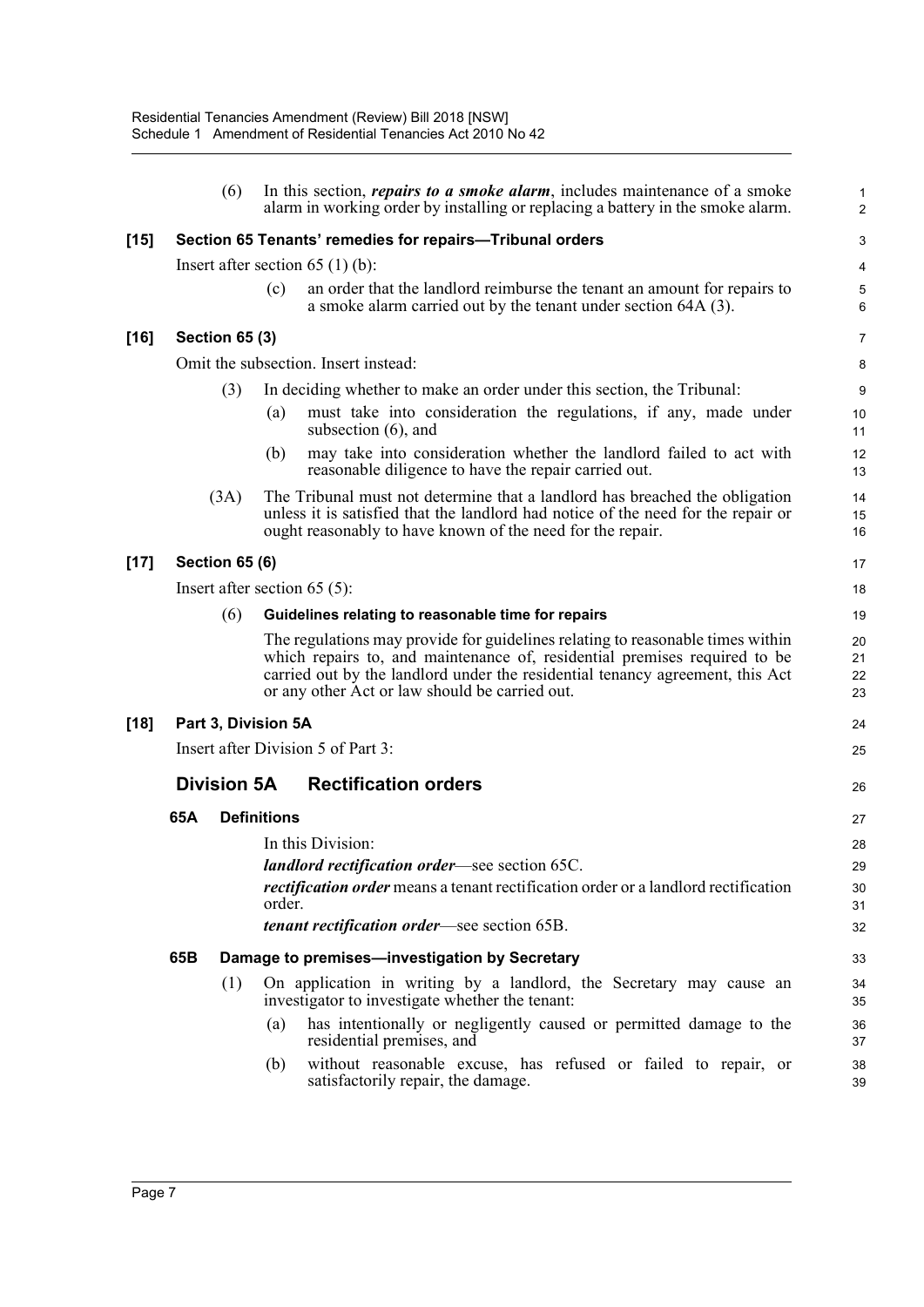| (2) | An application may only be made under this section if: |                                                                                                                                                                                                                                                                          |                                       |  |  |  |  |  |
|-----|--------------------------------------------------------|--------------------------------------------------------------------------------------------------------------------------------------------------------------------------------------------------------------------------------------------------------------------------|---------------------------------------|--|--|--|--|--|
|     | (a)                                                    | the landlord has requested the tenant by notice in writing to repair<br>damage to the residential premises intentionally or negligently caused<br>or permitted by the tenant, and                                                                                        | $\overline{2}$<br>3<br>$\overline{4}$ |  |  |  |  |  |
|     | (b)                                                    | the written notice contains particulars of the damage, and                                                                                                                                                                                                               | 5                                     |  |  |  |  |  |
|     | (c)                                                    | the tenant has, without reasonable excuse, refused or failed to repair, or<br>satisfactorily repair, the damage, and                                                                                                                                                     | 6<br>$\overline{7}$                   |  |  |  |  |  |
|     | (d)                                                    | the application is accompanied by the fee prescribed by the regulations.                                                                                                                                                                                                 | 8                                     |  |  |  |  |  |
| (3) |                                                        | An investigation may be carried out only if the tenant has consented to the<br>investigation within 7 days of being requested by the Secretary to do so.                                                                                                                 | 9<br>10 <sup>°</sup>                  |  |  |  |  |  |
| (4) |                                                        | If, after an investigation is completed, the Secretary is satisfied that the tenant:                                                                                                                                                                                     | 11                                    |  |  |  |  |  |
|     | (a)                                                    | has intentionally or negligently caused or permitted damage to the<br>residential premises and, in doing so, has breached the residential<br>tenancy agreement, and                                                                                                      | 12<br>13<br>14                        |  |  |  |  |  |
|     | (b)                                                    | has, without reasonable excuse, refused or failed to repair, or<br>satisfactorily repair, the damage,                                                                                                                                                                    | 15<br>16                              |  |  |  |  |  |
|     |                                                        | the Secretary may, by notice in writing, order the tenant to take the steps<br>specified in the order to ensure that the repairs specified in the order are carried<br>out, rectified or completed (a <i>tenant rectification order</i> ).                               | 17<br>18<br>19                        |  |  |  |  |  |
| (5) |                                                        | The tenant rectification order:                                                                                                                                                                                                                                          | 20                                    |  |  |  |  |  |
|     | (a)                                                    | may specify conditions to be complied with by the landlord before the<br>requirements of the order must be complied with, and                                                                                                                                            | 21<br>22                              |  |  |  |  |  |
|     | (b)                                                    | may specify stages in which the requirements of the order must be<br>complied with, and                                                                                                                                                                                  | 23<br>24                              |  |  |  |  |  |
|     | (c)                                                    | must specify a date by which the requirements of the order must be<br>complied with or a date by which the requirements of any stage of the<br>order must be complied with, subject to the landlord's compliance with<br>any condition referred to in paragraph (a), and | 25<br>26<br>27<br>28                  |  |  |  |  |  |
|     | (d)                                                    | must state the reasons for the Secretary's decision to make a tenant<br>rectification order, including particulars of the results of the<br>investigation, and                                                                                                           | 29<br>30<br>31                        |  |  |  |  |  |
|     | (e)                                                    | must indicate that the tenant and the landlord each has a right to apply:                                                                                                                                                                                                | 32                                    |  |  |  |  |  |
|     |                                                        | to the Secretary for a review of the Secretary's decision to issue<br>(i)<br>a tenant rectification order or the terms of the tenant rectification<br>order, or                                                                                                          | 33<br>34<br>35                        |  |  |  |  |  |
|     |                                                        | to the Tribunal in respect of the matter giving rise to the making<br>(ii)<br>of the tenant rectification order, and                                                                                                                                                     | 36<br>37                              |  |  |  |  |  |
|     | (f)                                                    | must indicate that the order will be suspended if the matter giving rise<br>to the order becomes the subject of an application by the tenant or<br>landlord to the Secretary or Tribunal.                                                                                | 38<br>39<br>40                        |  |  |  |  |  |
| (6) |                                                        | The Secretary must give the landlord a copy of the tenant rectification order.                                                                                                                                                                                           | 41                                    |  |  |  |  |  |
| (7) |                                                        | The tenant rectification order may be amended by a further order of the<br>Secretary on the application of the landlord or tenant made within 7 days of<br>the date on which the tenant was given the tenant rectification order.                                        | 42<br>43<br>44                        |  |  |  |  |  |
| (8) |                                                        | If an application is made under subsection $(7)$ , the tenant rectification order is<br>suspended until the Secretary determines the application.                                                                                                                        | 45<br>46                              |  |  |  |  |  |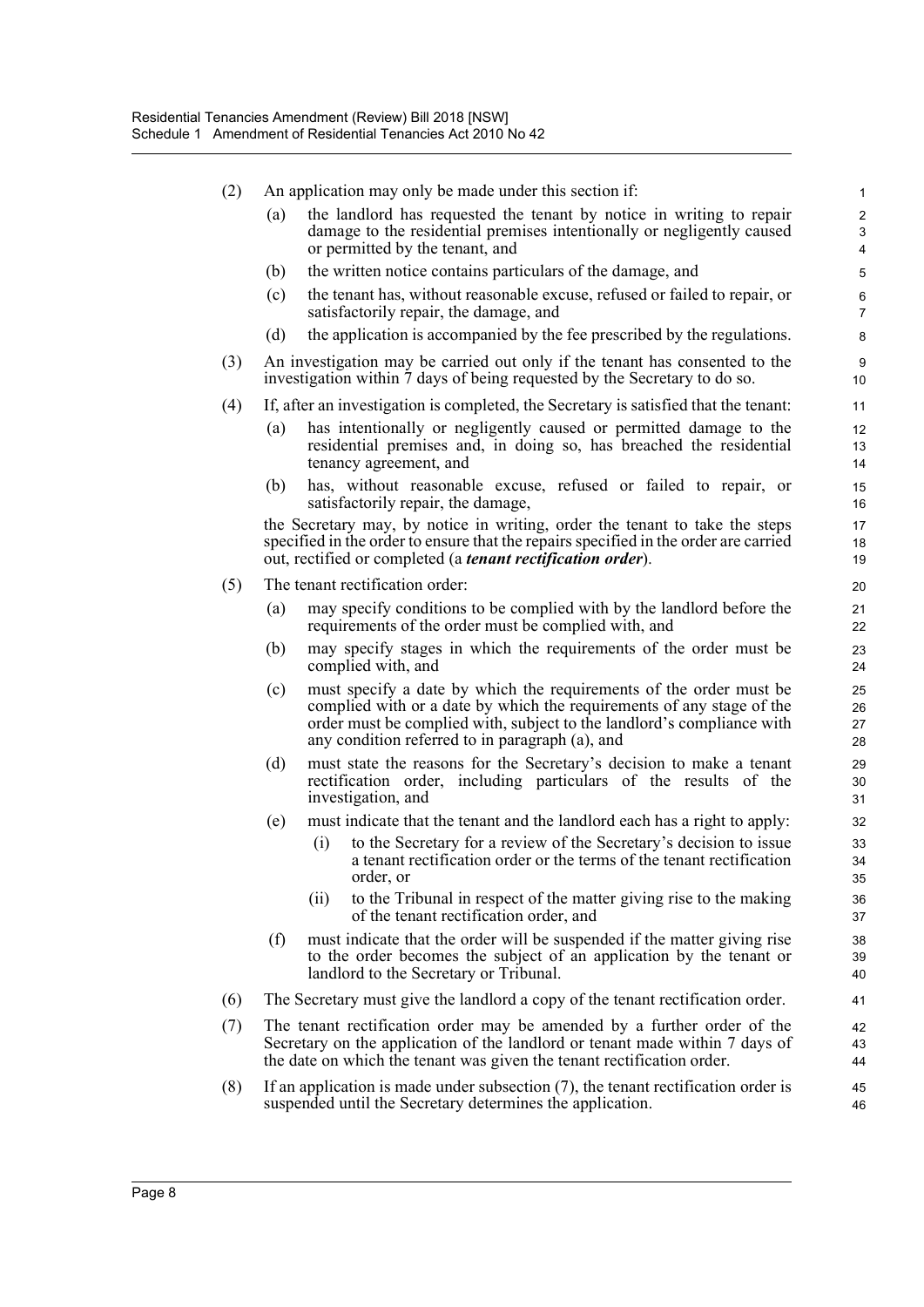|     | (9)  | This section does not apply to a tenant or co-tenant who has immunity from<br>liability for damage given under section $54$ (1A) or (1B). |                                                                                                                                                                                                                                                                                                                                                                                                      |                            |  |  |  |
|-----|------|-------------------------------------------------------------------------------------------------------------------------------------------|------------------------------------------------------------------------------------------------------------------------------------------------------------------------------------------------------------------------------------------------------------------------------------------------------------------------------------------------------------------------------------------------------|----------------------------|--|--|--|
|     | (10) |                                                                                                                                           | This section does not affect any other rights of the tenant or landlord under this<br>Act for breaches of the residential tenancy agreement.                                                                                                                                                                                                                                                         | 3<br>4                     |  |  |  |
| 65C |      |                                                                                                                                           | Breaches of landlord's general obligation-investigation by Secretary                                                                                                                                                                                                                                                                                                                                 | 5                          |  |  |  |
|     | (1)  |                                                                                                                                           | On application in writing by a tenant, the Secretary may cause an investigator<br>to investigate whether the landlord in respect of those premises has breached<br>the landlord's obligations under section 63.                                                                                                                                                                                      | 6<br>$\overline{7}$<br>8   |  |  |  |
|     | (2)  |                                                                                                                                           | An application may be made under this section only if:                                                                                                                                                                                                                                                                                                                                               | 9                          |  |  |  |
|     |      | $\left( a\right)$                                                                                                                         | the tenant has requested the landlord by notice in writing to carry out<br>repairs to the residential premises necessary to provide and maintain the<br>residential premises in a reasonable state of repair, and                                                                                                                                                                                    | 10<br>11<br>12             |  |  |  |
|     |      | (b)                                                                                                                                       | the written notice contains particulars of the repairs, and                                                                                                                                                                                                                                                                                                                                          | 13                         |  |  |  |
|     |      | (c)                                                                                                                                       | the landlord has, without reasonable excuse, refused or failed to carry<br>out, or carry out satisfactorily, the repairs, and                                                                                                                                                                                                                                                                        | 14<br>15                   |  |  |  |
|     |      | (d)                                                                                                                                       | the application is accompanied by the fee prescribed by the regulations.                                                                                                                                                                                                                                                                                                                             | 16                         |  |  |  |
|     | (3)  |                                                                                                                                           | If, after an investigation is completed, the Secretary is satisfied that the<br>landlord has breached the landlord's obligations under section 63, the<br>Secretary may, by notice in writing, order the landlord to take the steps<br>specified in the order to ensure that the repairs specified in the order are carried<br>out, rectified or completed (a <i>landlord rectification order</i> ). | 17<br>18<br>19<br>20<br>21 |  |  |  |
|     | (4)  |                                                                                                                                           | A landlord rectification order:                                                                                                                                                                                                                                                                                                                                                                      | 22                         |  |  |  |
|     |      | (a)                                                                                                                                       | may specify conditions to be complied with by the tenant before the<br>requirements of the order must be complied with, and                                                                                                                                                                                                                                                                          | 23<br>24                   |  |  |  |
|     |      | (b)                                                                                                                                       | may specify stages in which the requirements of the order must be<br>complied with, and                                                                                                                                                                                                                                                                                                              | 25<br>26                   |  |  |  |
|     |      | (c)                                                                                                                                       | must specify a date by which the requirements of the order must be<br>complied with or a date by which the requirements of any stage of the<br>order must be complied with, subject to the tenant's compliance with<br>any condition referred to in paragraph (a), and                                                                                                                               | 27<br>28<br>29<br>30       |  |  |  |
|     |      | (d)                                                                                                                                       | must state the reasons for the Secretary's decision to make a landlord<br>rectification order, including particulars of the results of the<br>investigation, and                                                                                                                                                                                                                                     | 31<br>32<br>33             |  |  |  |
|     |      |                                                                                                                                           | (e) must indicate that the tenant and the landlord each has a right to apply:                                                                                                                                                                                                                                                                                                                        | 34                         |  |  |  |
|     |      |                                                                                                                                           | to the Secretary for a review of the Secretary's decision to issue<br>(i)<br>a landlord rectification order or the terms of the landlord<br>rectification order, or                                                                                                                                                                                                                                  | 35<br>36<br>37             |  |  |  |
|     |      |                                                                                                                                           | to the Tribunal in respect of the matter giving rise to the making<br>(ii)<br>of the landlord rectification order, and                                                                                                                                                                                                                                                                               | 38<br>39                   |  |  |  |
|     |      | (f)                                                                                                                                       | must indicate that the order will be suspended if the matter giving rise<br>to the order becomes the subject of an application by the tenant or<br>landlord to the Secretary or Tribunal.                                                                                                                                                                                                            | 40<br>41<br>42             |  |  |  |
|     | (5)  | order.                                                                                                                                    | The Secretary must provide the tenant with a copy of the landlord rectification                                                                                                                                                                                                                                                                                                                      | 43<br>44                   |  |  |  |
|     | (6)  |                                                                                                                                           | A landlord rectification order may be amended by a further order of the<br>Secretary on the application of the landlord or tenant made within 7 days of<br>the date of the landlord rectification order.                                                                                                                                                                                             | 45<br>46<br>47             |  |  |  |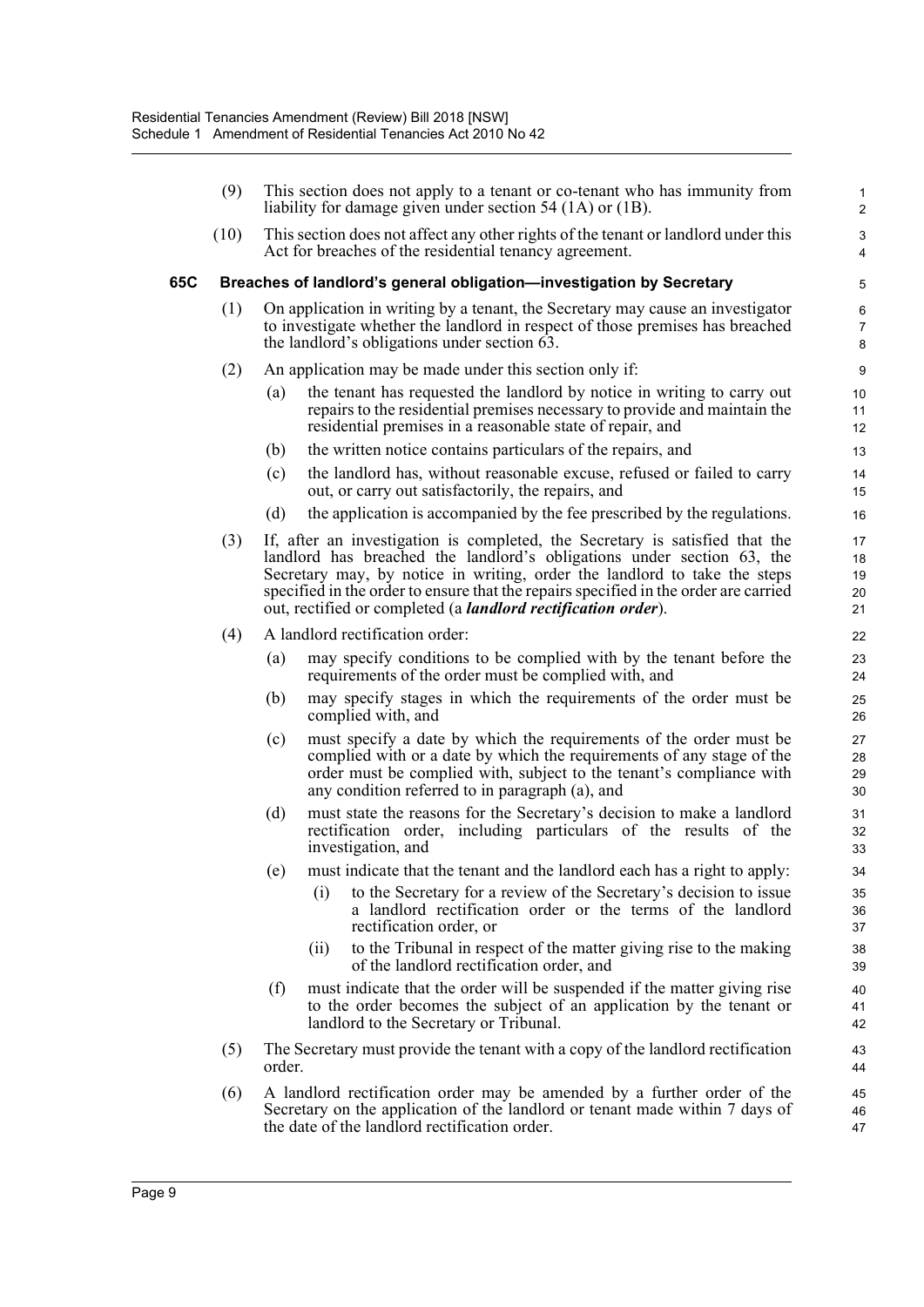|        |     | (7)  |        | If an application is made under subsection $(6)$ , the landlord rectification order<br>is suspended until the Secretary determines the application.                                                                                                                                                                                                                             | $\mathbf{1}$<br>$\overline{2}$ |
|--------|-----|------|--------|---------------------------------------------------------------------------------------------------------------------------------------------------------------------------------------------------------------------------------------------------------------------------------------------------------------------------------------------------------------------------------|--------------------------------|
|        |     | (8)  | order. | The landlord must comply with the requirements of a landlord rectification                                                                                                                                                                                                                                                                                                      | 3<br>4                         |
|        |     |      |        | Maximum penalty: 20 penalty units.                                                                                                                                                                                                                                                                                                                                              | 5                              |
|        |     | (9)  |        | This section does not affect any other rights of the tenant or landlord under this<br>Act for breaches of the residential tenancy agreement.                                                                                                                                                                                                                                    | 6<br>$\overline{7}$            |
|        | 65D |      |        | <b>Application to Tribunal</b>                                                                                                                                                                                                                                                                                                                                                  | 8                              |
|        |     | (1)  |        | A landlord or tenant may make an application to the Tribunal in respect of the<br>matter giving rise to the making of a rectification order (the <i>relevant</i><br><i>rectification order</i> ) within 14 days of the date of the relevant rectification<br>order or, if the relevant rectification order is amended, the date of the amended<br>relevant rectification order. | 9<br>10<br>11<br>12<br>13      |
|        |     | (2)  |        | If a landlord or tenant makes an application under this section, the operation<br>of the relevant rectification order is suspended:                                                                                                                                                                                                                                             | 14<br>15                       |
|        |     |      | (a)    | pending the determination of the application by the Tribunal, or                                                                                                                                                                                                                                                                                                                | 16                             |
|        |     |      | (b)    | if the application is withdrawn—until the date of the withdrawal.                                                                                                                                                                                                                                                                                                               | 17                             |
|        |     | (3)  |        | The relevant rectification order ceases to have effect on the day on which the<br>Tribunal makes an order under this section.                                                                                                                                                                                                                                                   | 18<br>19                       |
| [19]   |     |      |        | Section 66 Tenant must not make alterations to premises without consent                                                                                                                                                                                                                                                                                                         | 20                             |
|        |     |      |        | Insert after section $66(2)$ :                                                                                                                                                                                                                                                                                                                                                  | 21                             |
|        |     | (2A) |        | The regulations may make provision for or with respect to the following:                                                                                                                                                                                                                                                                                                        | 22                             |
|        |     |      | (a)    | the kinds of alterations that are of a minor nature in relation to which it<br>would be unreasonable for a landlord to withhold consent,                                                                                                                                                                                                                                        | 23<br>24                       |
|        |     |      | (b)    | the circumstances in which the giving of consent by the landlord to the<br>alteration may be conditional on the alteration only being carried out by<br>a person appropriately qualified to carry out alterations of that kind.                                                                                                                                                 | 25<br>26<br>27                 |
| [20]   |     |      |        | <b>Section 80 Definitions</b>                                                                                                                                                                                                                                                                                                                                                   | 28                             |
|        |     |      |        | Insert in alphabetical order:                                                                                                                                                                                                                                                                                                                                                   | 29                             |
|        |     |      |        | <i>employee or caretaker residential tenancy agreement</i> means an agreement or<br>arrangement taken to be a residential tenancy agreement under section 9.                                                                                                                                                                                                                    | 30<br>31                       |
| $[21]$ |     |      |        | Section 85 Termination of periodic agreement-no grounds required to be given                                                                                                                                                                                                                                                                                                    | 32                             |
|        |     |      |        | Insert after section $85(2)$ :                                                                                                                                                                                                                                                                                                                                                  | 33                             |
|        |     | (2A) | is:    | Despite subsection (2), in the case of an employee or caretaker residential<br>tenancy agreement, the termination notice must specify a termination date that                                                                                                                                                                                                                   | 34<br>35<br>36                 |
|        |     |      | (a)    | on or after the end of the period of notice for termination agreed to by<br>the landlord and the employee or caretaker in that agreement or<br>arrangement, or                                                                                                                                                                                                                  | 37<br>38<br>39                 |
|        |     |      | (b)    | not earlier than 28 days after the day on which the notice is given,<br>whichever is the later date.                                                                                                                                                                                                                                                                            | 40<br>41                       |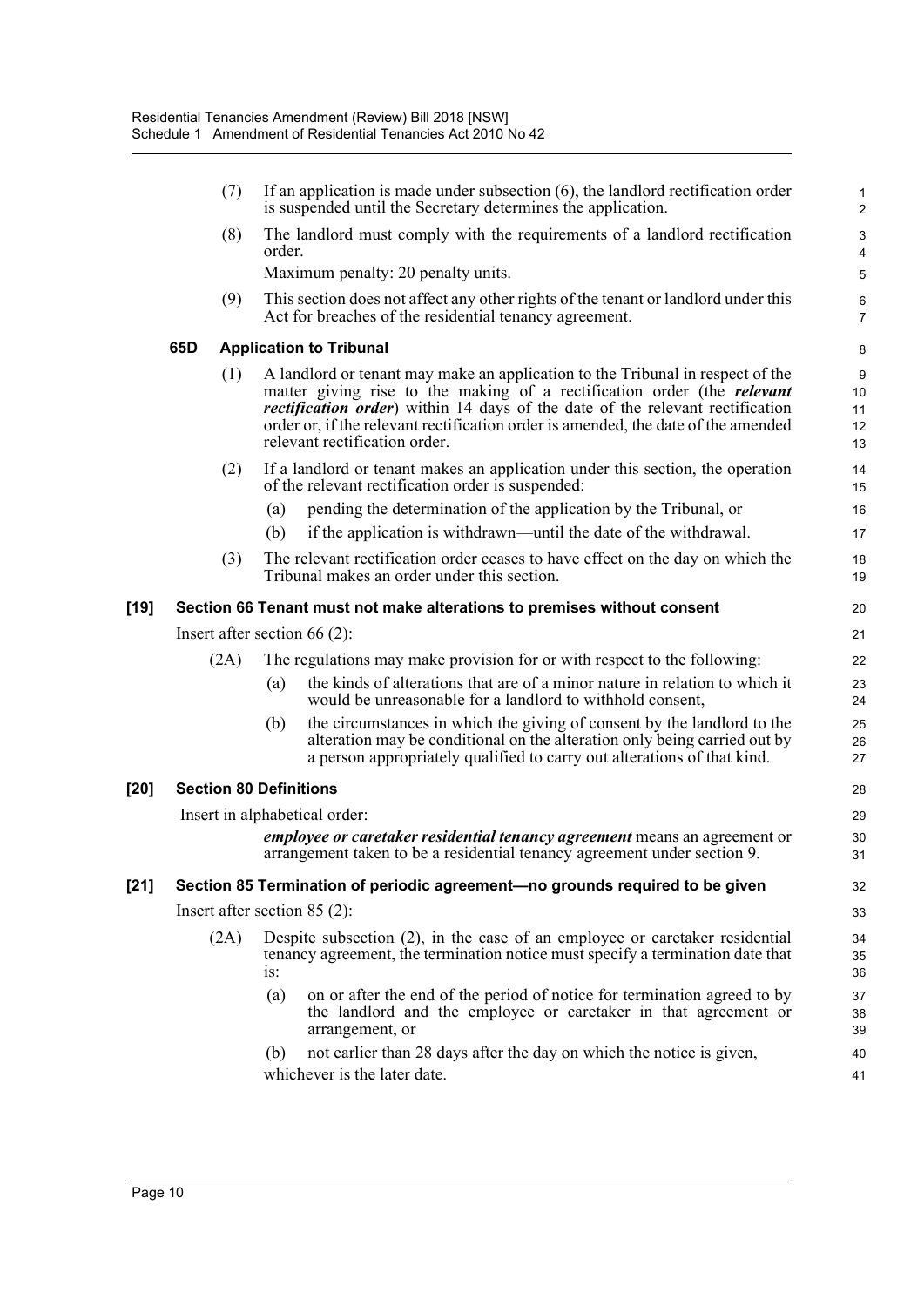| $[22]$ |                                      | Section 88 Termination notices for non-payment of rent or charges                                                                                                                                                                                                                                         | 1                       |  |  |  |
|--------|--------------------------------------|-----------------------------------------------------------------------------------------------------------------------------------------------------------------------------------------------------------------------------------------------------------------------------------------------------------|-------------------------|--|--|--|
|        |                                      | Omit section 88 (1). Insert instead:                                                                                                                                                                                                                                                                      | $\overline{\mathbf{c}}$ |  |  |  |
|        | (1)                                  | A termination notice given by a landlord on the ground of a breach of the<br>residential tenancy agreement arising solely from a failure to pay:                                                                                                                                                          | 3<br>4                  |  |  |  |
|        |                                      | (a)<br>rent, or                                                                                                                                                                                                                                                                                           | 5                       |  |  |  |
|        |                                      | (b)<br>water usage charges, or                                                                                                                                                                                                                                                                            | 6                       |  |  |  |
|        |                                      | (c)<br>charges for the supply of electricity, gas or oil ( <i>utility charges</i> ),                                                                                                                                                                                                                      | 7                       |  |  |  |
|        |                                      | payable by the tenant (a <i>non-payment termination notice</i> ) has no effect unless<br>the rent has, or the water usage charges or utility charges have, remained<br>unpaid in breach of the agreement for not less than 14 days before the<br>non-payment termination notice is given.                 | 8<br>9<br>10<br>11      |  |  |  |
| $[23]$ | Section 88 (2) and (3)               |                                                                                                                                                                                                                                                                                                           | 12                      |  |  |  |
|        |                                      | Insert ", water usage charges or utility charges" after "rent" wherever occurring.                                                                                                                                                                                                                        | 13                      |  |  |  |
| $[24]$ | termination notice                   | Section 89 Repayment of rent and charges owing following issue of non-payment                                                                                                                                                                                                                             | 14<br>15                |  |  |  |
|        |                                      | Insert ", water usage charges or charges for the supply of electricity, gas or oil <i>(utility</i> )<br><i>charges</i> )" after "rent" in section 89 (2).                                                                                                                                                 | 16<br>17                |  |  |  |
| $[25]$ |                                      | Section 89 (3), (4) and (6)                                                                                                                                                                                                                                                                               | 18                      |  |  |  |
|        |                                      | Insert ", water usage charges or utility charges" after "rent" wherever occurring.                                                                                                                                                                                                                        | 19                      |  |  |  |
| $[26]$ | Section 89 (5) and (5A)              |                                                                                                                                                                                                                                                                                                           |                         |  |  |  |
|        | Omit section 89 (5). Insert instead: |                                                                                                                                                                                                                                                                                                           |                         |  |  |  |
|        | (5)                                  | The Tribunal may, on application by a landlord, make a termination order<br>despite subsection $(2)$ or $(3)$ if it is satisfied that the tenant has frequently failed<br>to pay either or both of the following amounts owing to the landlord for the<br>residential premises:                           | 22<br>23<br>24<br>25    |  |  |  |
|        |                                      | rent, on or before the day set out in the residential tenancy agreement,<br>(a)                                                                                                                                                                                                                           | 26                      |  |  |  |
|        |                                      | (b)<br>water usage charges in accordance with section 39.                                                                                                                                                                                                                                                 | 27                      |  |  |  |
|        | (5A)                                 | The Tribunal may make a termination order under subsection $(5)$ on the<br>grounds set out in subsection $(5)$ (b) only if the landlord has, on each relevant<br>occasion, requested payment from the tenant within 3 months of the issue of<br>the bill for those charges by the water supply authority. | 28<br>29<br>30<br>31    |  |  |  |
| $[27]$ | <b>Section 92A</b>                   |                                                                                                                                                                                                                                                                                                           | 32                      |  |  |  |
|        | Insert after section 92:             |                                                                                                                                                                                                                                                                                                           | 33                      |  |  |  |
|        | 92A                                  | <b>Termination by Tribunal-tenant rectification orders</b>                                                                                                                                                                                                                                                | 34                      |  |  |  |
|        | (1)                                  | The Tribunal may, on application by a landlord, make a termination order if it<br>is satisfied that:                                                                                                                                                                                                      | 35<br>36                |  |  |  |
|        |                                      | (a)<br>a tenant rectification order was given to a tenant in accordance with<br>section 65B, and                                                                                                                                                                                                          | 37<br>38                |  |  |  |
|        |                                      | the tenant has failed to comply with the tenant rectification order.<br>(b)                                                                                                                                                                                                                               | 39                      |  |  |  |
|        | (2)                                  | The Tribunal must not make the order if the tenant satisfies the Tribunal that<br>there are exceptional circumstances that justify the order not being made.                                                                                                                                              | 40<br>41                |  |  |  |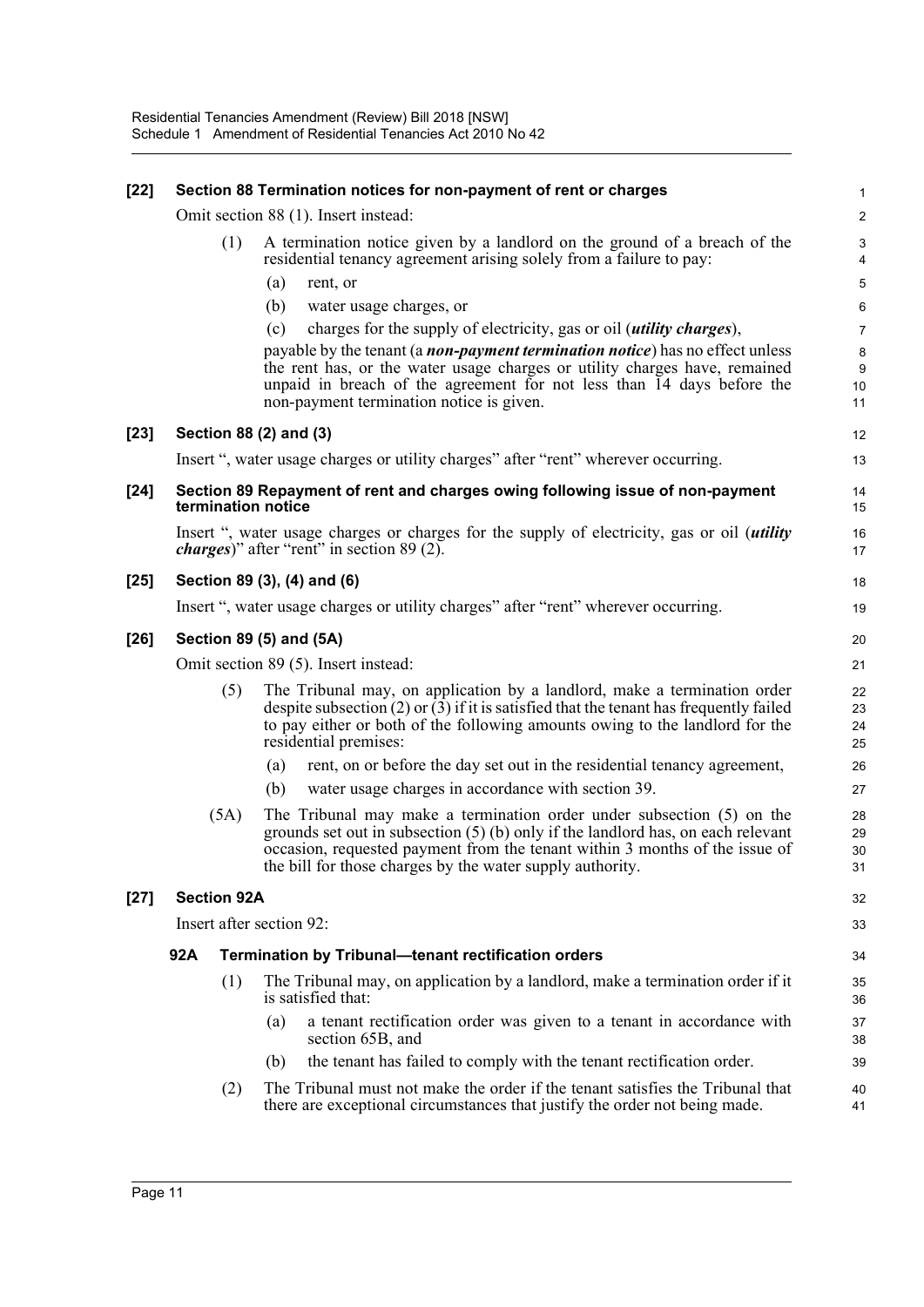|        |                                        | (3)                    |                                    | Subsection (1) does not limit any other order the Tribunal may make on an<br>application under Division 5A of Part 3.                                                                                                                      | $\mathbf{1}$<br>$\overline{2}$ |  |  |
|--------|----------------------------------------|------------------------|------------------------------------|--------------------------------------------------------------------------------------------------------------------------------------------------------------------------------------------------------------------------------------------|--------------------------------|--|--|
| $[28]$ | <b>Section 98A</b>                     |                        |                                    |                                                                                                                                                                                                                                            |                                |  |  |
|        |                                        |                        | Insert after section 98:           |                                                                                                                                                                                                                                            | 4                              |  |  |
|        | 98A                                    |                        | notice by tenant                   | Contravention by landlord of information disclosure provisions—termination                                                                                                                                                                 | 5<br>6                         |  |  |
|        |                                        | (1)                    |                                    | A tenant may give a termination notice on the ground that the landlord has<br>contravened section 26.                                                                                                                                      | $\overline{7}$<br>8            |  |  |
|        |                                        | (2)                    |                                    | The termination notice must specify a termination date that is not earlier than<br>14 days after the day on which the notice is given.                                                                                                     | 9<br>10                        |  |  |
|        |                                        | (3)                    | agreement.                         | The termination notice may specify a termination date that is before the end of<br>the fixed term of the residential tenancy agreement if it is a fixed term                                                                               | 11<br>12<br>13                 |  |  |
|        |                                        | (4)                    |                                    | The Tribunal may, on application by a landlord made before the termination<br>date, revoke a termination notice by a tenant if satisfied that it is appropriate,<br>in the circumstances of the case, to continue the tenancy.             | 14<br>15<br>16                 |  |  |
| $[29]$ |                                        |                        |                                    | Section 100 Early termination without compensation to landlord                                                                                                                                                                             | 17                             |  |  |
|        |                                        |                        | Insert after section $100(1)(b)$ : |                                                                                                                                                                                                                                            | 18                             |  |  |
|        | (b1)<br>that the residential premises: |                        |                                    |                                                                                                                                                                                                                                            |                                |  |  |
|        |                                        |                        | (i)                                | have been listed on the LFAI Register during the term of the<br>residential tenancy agreement, or                                                                                                                                          | 20<br>21                       |  |  |
|        |                                        |                        | (ii)                               | were listed on the LFAI Register prior to the agreement being<br>entered into and that fact was not disclosed to the tenant,                                                                                                               | 22<br>23                       |  |  |
| $[30]$ |                                        |                        | Section 100 (1) (d)                |                                                                                                                                                                                                                                            | 24                             |  |  |
|        |                                        |                        | Omit the paragraph.                |                                                                                                                                                                                                                                            | 25                             |  |  |
| $[31]$ |                                        | <b>Section 100 (5)</b> |                                    |                                                                                                                                                                                                                                            | 26                             |  |  |
|        |                                        |                        | Insert after section $100(4)$ :    |                                                                                                                                                                                                                                            | 27                             |  |  |
|        |                                        | (5)                    |                                    | In this section, LFAI Register means the register of residential premises that<br>contain or have contained loose-fill asbestos insulation that is required to be<br>maintained under Division 1A of Part 8 of the Home Building Act 1989. | 28<br>29<br>30                 |  |  |
| $[32]$ |                                        | <b>Section 103A</b>    |                                    |                                                                                                                                                                                                                                            | 31                             |  |  |
|        |                                        |                        | Insert after section 103:          |                                                                                                                                                                                                                                            | 32                             |  |  |
|        | 103A                                   |                        | by Tribunal                        | Contravention by landlord of information disclosure provisions-termination                                                                                                                                                                 | 33<br>34                       |  |  |
|        |                                        | (1)                    | satisfied that:                    | The Tribunal may, on application by a tenant, make a termination order if it is                                                                                                                                                            | 35<br>36                       |  |  |
|        |                                        |                        | (a)                                | the landlord has contravened section 26, and                                                                                                                                                                                               | 37                             |  |  |
|        |                                        |                        | (b)                                | the contravention is, in the circumstances of the case, sufficient to<br>justify termination of the agreement.                                                                                                                             | 38<br>39                       |  |  |
|        |                                        | (2)                    |                                    | A tenant may make an application under this section without giving the<br>landlord a termination notice.                                                                                                                                   | 40<br>41                       |  |  |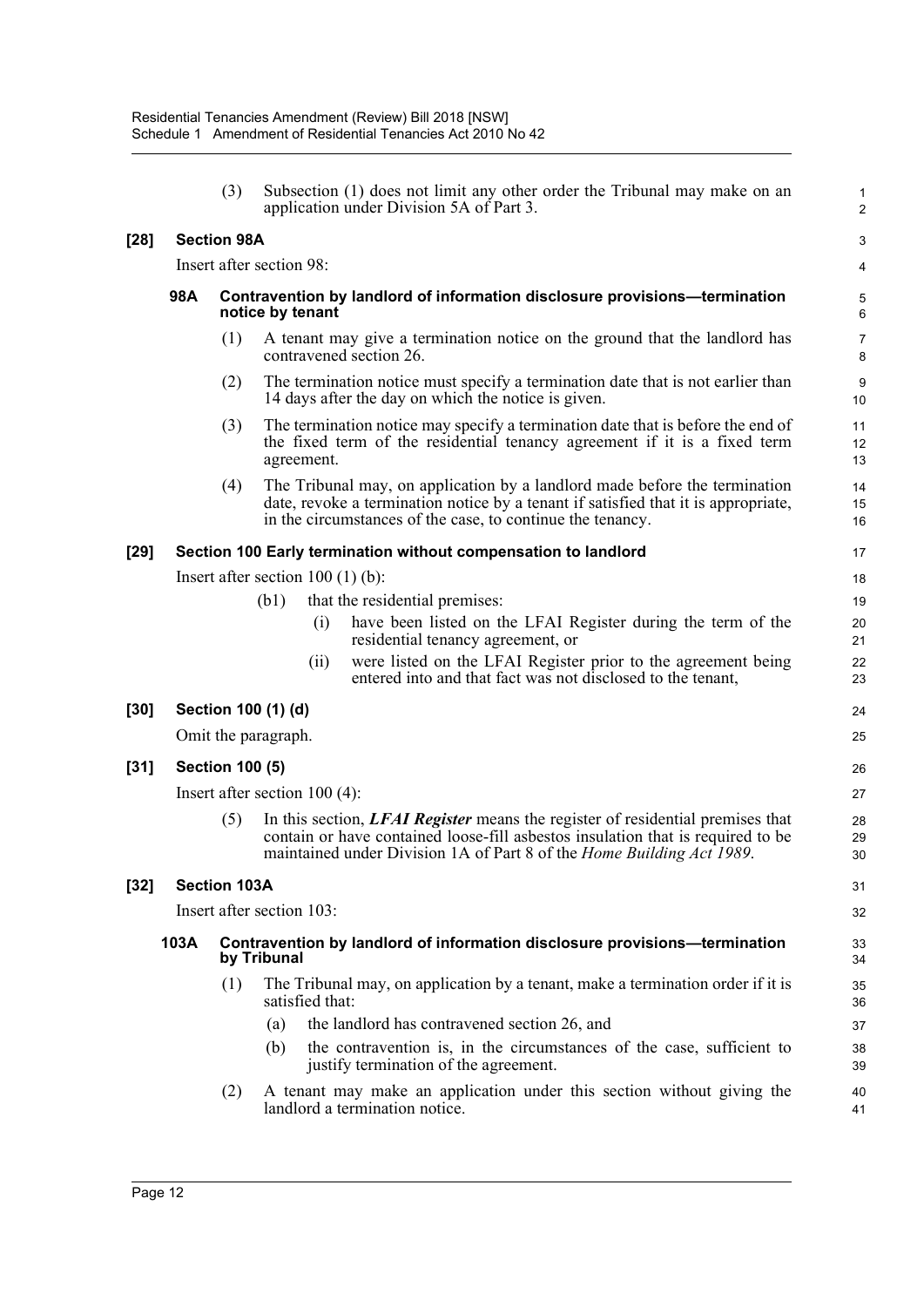|      | (3)                               |                    | The Tribunal may make a termination order under this section that takes effect<br>before the end of the fixed term if the residential tenancy agreement is a fixed<br>term agreement.                                                                                                                                                                       | $\mathbf{1}$<br>$\overline{2}$<br>3        |  |  |
|------|-----------------------------------|--------------------|-------------------------------------------------------------------------------------------------------------------------------------------------------------------------------------------------------------------------------------------------------------------------------------------------------------------------------------------------------------|--------------------------------------------|--|--|
|      | (4)                               |                    | The Tribunal may order the landlord to compensate the tenant for any costs<br>incurred by the tenant as a result of the termination of the residential tenancy<br>agreement under this section.                                                                                                                                                             | $\overline{\mathbf{4}}$<br>$\sqrt{5}$<br>6 |  |  |
|      | Part 5, Division 3A               |                    |                                                                                                                                                                                                                                                                                                                                                             | 7                                          |  |  |
|      |                                   |                    | Insert after Division 3 of Part 5:                                                                                                                                                                                                                                                                                                                          | 8                                          |  |  |
|      | <b>Division 3A</b>                |                    | Termination by tenant—circumstances of domestic<br>violence                                                                                                                                                                                                                                                                                                 | 9<br>10                                    |  |  |
| 105A |                                   | <b>Definitions</b> |                                                                                                                                                                                                                                                                                                                                                             | 11                                         |  |  |
|      |                                   |                    | In this Division:                                                                                                                                                                                                                                                                                                                                           | 12                                         |  |  |
|      |                                   |                    | <i>competent person</i> means a medical practitioner within the meaning of the<br>Health Practitioner Regulation National Law (NSW).                                                                                                                                                                                                                        | 13<br>14                                   |  |  |
|      |                                   |                    | domestic violence termination notice—see section 105B.                                                                                                                                                                                                                                                                                                      | 15                                         |  |  |
|      |                                   |                    | <b>DVO</b> means an order that is in force that is:                                                                                                                                                                                                                                                                                                         | 16                                         |  |  |
|      |                                   | (a)                | a local DVO, within the meaning of Part 13B of the Crimes (Domestic<br>and Personal Violence) Act 2007, or                                                                                                                                                                                                                                                  | 17<br>18                                   |  |  |
|      |                                   | (b)                | an interstate DVO, within the meaning of Part 13B of the Crimes<br>(Domestic and Personal Violence) Act 2007, or                                                                                                                                                                                                                                            | 19<br>20                                   |  |  |
|      |                                   | (c)                | a foreign order, within the meaning of Part 13B of the Crimes (Domestic<br>and Personal Violence) Act 2007.                                                                                                                                                                                                                                                 | 21<br>22                                   |  |  |
|      |                                   |                    | <b>family violence</b> has the same meaning as it has in the Family Law Act 1975 of<br>the Commonwealth.                                                                                                                                                                                                                                                    | 23<br>24                                   |  |  |
|      |                                   |                    | relevant domestic violence offender means:                                                                                                                                                                                                                                                                                                                  | 25                                         |  |  |
|      |                                   | (a)                | a co-tenant or occupant or former co-tenant or former occupant, or                                                                                                                                                                                                                                                                                          | 26                                         |  |  |
|      |                                   | (b)                | a person with whom a tenant or co-tenant giving a domestic violence<br>termination notice has or has had a domestic relationship, within the<br>meaning of the Crimes (Domestic and Personal Violence) Act 2007.                                                                                                                                            | 27<br>28<br>29                             |  |  |
|      |                                   | a wnole.           | Note. The definition of <i>relevant domestic violence offender</i> is only for the purposes<br>of establishing when a person is in circumstances of domestic violence (see<br>section 105B) and when, and by whom, a domestic violence termination notice can be<br>issued (see section 105C) and is intended to be read in the context of this Division as | 30<br>31<br>32<br>33<br>34                 |  |  |
| 105B | <b>Right of early termination</b> |                    |                                                                                                                                                                                                                                                                                                                                                             |                                            |  |  |
|      | (1)                               |                    | A tenant or a co-tenant may give a termination notice to the landlord and each<br>other co-tenant, if any, for a residential tenancy agreement if:                                                                                                                                                                                                          | 36<br>37                                   |  |  |
|      |                                   | (a)                | the tenant, or                                                                                                                                                                                                                                                                                                                                              | 38                                         |  |  |
|      |                                   | (b)                | a co-tenant, or                                                                                                                                                                                                                                                                                                                                             | 39                                         |  |  |
|      |                                   | (c)                | an occupant (whether in permanent occupation or occupation from time<br>to time) who is a child who is wholly or partly dependent for support on<br>the tenant or a co-tenant (a <i>dependent child</i> ),                                                                                                                                                  | 40<br>41<br>42                             |  |  |
|      |                                   |                    | is in circumstances of domestic violence. Any such termination notice is<br>referred to in this Division as a <i>domestic violence termination notice</i> .                                                                                                                                                                                                 | 43<br>44                                   |  |  |

[33]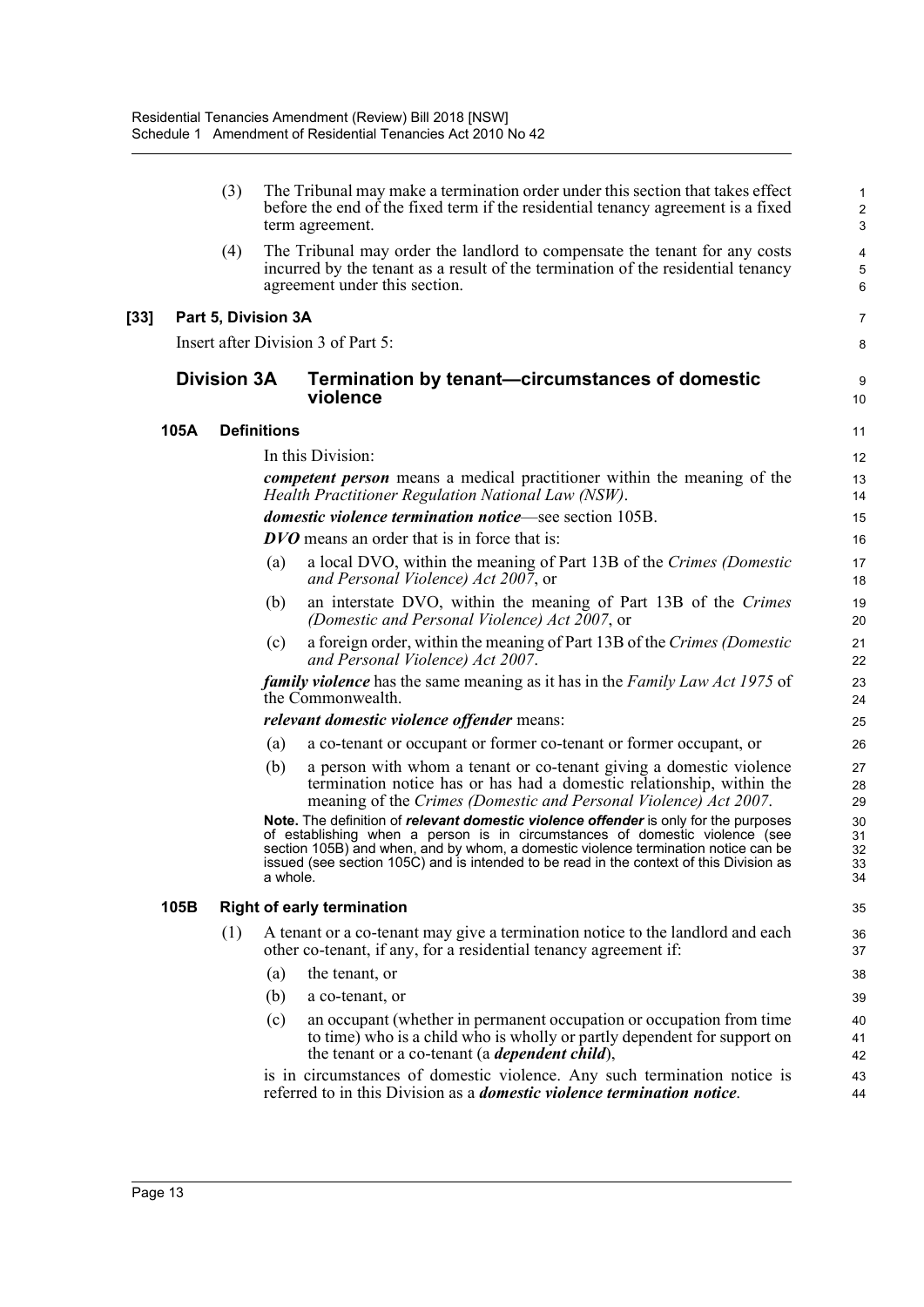|      | (2) |     | A person is in <i>circumstances of domestic violence</i> if the person:                                                                                                                                                                                                                                                       | 1                                                                      |
|------|-----|-----|-------------------------------------------------------------------------------------------------------------------------------------------------------------------------------------------------------------------------------------------------------------------------------------------------------------------------------|------------------------------------------------------------------------|
|      |     | (a) | has been the victim of a domestic violence offence while a tenant or<br>co-tenant of, or dependent child in, the residential premises and a<br>relevant domestic violence offender has been found guilty of that<br>offence, or                                                                                               | $\overline{c}$<br>$\ensuremath{\mathsf{3}}$<br>$\pmb{4}$<br>$\sqrt{5}$ |
|      |     | (b) | is the person for whose protection a DVO has been made against a<br>relevant domestic violence offender and the DVO is in force, or                                                                                                                                                                                           | 6<br>$\overline{7}$                                                    |
|      |     | (c) | is the person for whose protection an injunction under section 68B<br>or 114 of the <i>Family Law Act 1975</i> of the Commonwealth has been<br>granted on the basis of evidence of family violence in proceedings<br>against a relevant domestic violence offender and the injunction is in<br>force, or                      | 8<br>9<br>10<br>11<br>12                                               |
|      |     | (d) | has been declared by a competent person to be a victim of domestic<br>violence perpetrated by the relevant domestic violence offender during<br>the currency of the residential tenancy agreement.                                                                                                                            | 13<br>14<br>15                                                         |
|      | (3) |     | A declaration made by a competent person under subsection $(2)$ (d) must be in<br>the form prescribed by the regulations.                                                                                                                                                                                                     | 16<br>17                                                               |
| 105C |     |     | <b>Domestic violence termination notice</b>                                                                                                                                                                                                                                                                                   | 18                                                                     |
|      | (1) |     | A domestic violence termination notice must specify a termination date that is<br>on or after the day on which the notice is given and, in the case of a fixed term<br>agreement, may specify a day before the end of the fixed term.                                                                                         | 19<br>20<br>21                                                         |
|      | (2) |     | A domestic violence termination notice given to the landlord must have<br>annexed to it one of the following documents relating to the relevant domestic<br>violence offender:                                                                                                                                                | 22<br>23<br>24                                                         |
|      |     | (a) | a copy of the certificate of conviction in proceedings against the<br>relevant domestic violence offender for the domestic violence offence,                                                                                                                                                                                  | 25<br>26                                                               |
|      |     | (b) | a copy of the relevant DVO made against the relevant domestic violence<br>offender,                                                                                                                                                                                                                                           | 27<br>28                                                               |
|      |     | (c) | a copy of the relevant injunction granted under section 68B or 114 of<br>the Family Law Act 1975 of the Commonwealth in favour of the tenant<br>or co-tenant in proceedings against the relevant domestic violence<br>offender,                                                                                               | 29<br>30<br>31<br>32                                                   |
|      |     | (d) | a declaration made by a competent person that:                                                                                                                                                                                                                                                                                | 33                                                                     |
|      |     |     | is in the form prescribed by the regulations, and<br>(i)                                                                                                                                                                                                                                                                      | 34                                                                     |
|      |     |     | contains the matters prescribed by the regulations.<br>(ii)                                                                                                                                                                                                                                                                   | 35                                                                     |
|      | (3) |     | A person must not, at any time, use or disclose any document, or any<br>information contained in any document, referred to in subsection (2) except in<br>accordance with this Division, unless the person is permitted or compelled by<br>law to disclose the document or information.<br>Maximum penalty: 20 penalty units. | 36<br>37<br>38<br>39<br>40                                             |
|      | (4) |     | A person who has in the person's possession pursuant to this Division a<br>document referred to in subsection (2) must ensure that the document is stored<br>and disposed of securely.                                                                                                                                        | 41<br>42<br>43                                                         |
|      | (5) |     | The competent person who gives a declaration under subsection $(2)$ (d) must<br>be a person with whom the tenant or co-tenant giving the domestic violence<br>termination notice, or a dependent child, has consulted in the course of the<br>competent person's professional practice.                                       | 44<br>45<br>46<br>47                                                   |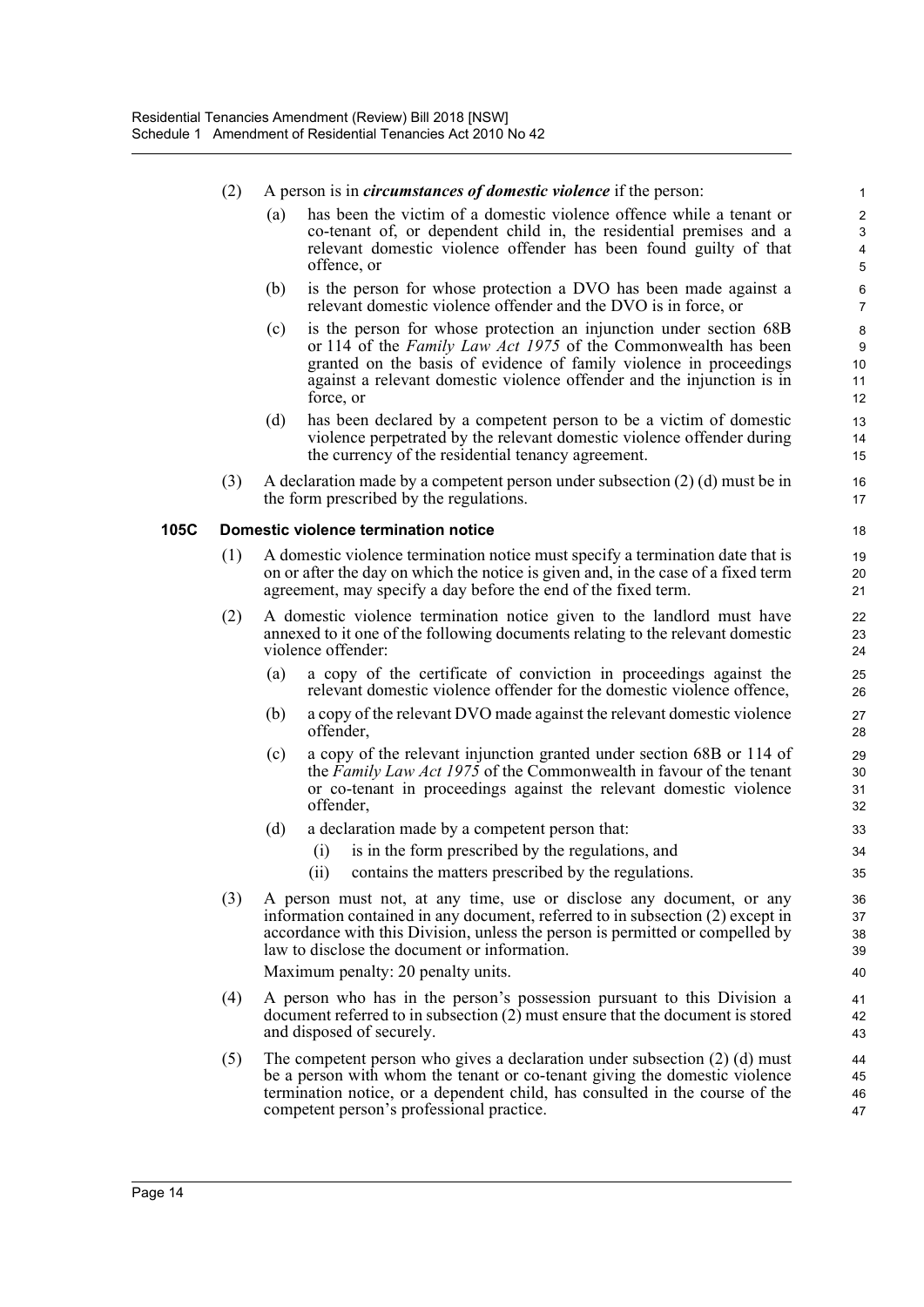#### **105D Effect of giving domestic violence termination notice**

(1) A tenant is not liable to pay any compensation or other additional amount for the early termination of a fixed term agreement under section 105B.

- (2) A co-tenant ceases to be a tenant under the residential tenancy agreement on the termination date specified in a domestic violence termination notice if the co-tenant gives the domestic violence termination notice in accordance with this Division and vacates the residential premises.
- (3) A co-tenant who is not a relevant domestic violence offender and who continues to occupy the residential premises after a domestic violence termination notice is given is not liable to pay more than the amount of rent calculated in accordance with subsection (4) for a period of 2 weeks commencing on the date on which the domestic violence termination notice was given.
- (4) The amount of rent payable by each co-tenant under subsection (3) is equal to the rent that was payable under the residential tenancy agreement relating to the premises immediately before the domestic violence termination notice was given divided by the number of tenants under the residential tenancy agreement before the domestic violence termination notice was given.
- (5) In any proceedings before the Tribunal in respect of the payment of rent under this section, the Tribunal may order the payment of an amount that differs from the amount calculated in accordance with subsection (4).

#### **105E Orders of Tribunal**

The Tribunal may, on application by a co-tenant, make a termination order for the residential tenancy agreement if it is satisfied that a domestic violence termination notice was given by another co-tenant in accordance with this Division.

#### **105F Contents of declaration by competent person not reviewable**

In any proceedings before the Tribunal, the contents of any declaration made by a competent person under section 105C (2) (d) are not reviewable.

#### **105G Right to terminate in addition to other rights**

A right to terminate a residential tenancy agreement or a co-tenancy under this Division is in addition to any right of a tenant to terminate a residential tenancy agreement or any right of a co-tenant to terminate a co-tenancy under this Act and does not affect the rights of any co-tenant or occupant under any other provision of this Act.

#### **105H False and misleading information**

A person who furnishes any information or does any other thing in purported compliance with a requirement under section 105C (2) (d), knowing at the time of furnishing the information or the doing of any other thing, that it is false or misleading in a material particular, is guilty of an offence.

Maximum penalty: 100 penalty units or imprisonment for 2 years, or both.

#### **105I Review of this Division and other provisions**

(1) The Minister is to ensure that the operation of this Division and sections 54 (1A) and (1B) and 213A during the 3 years after the commencement of those provisions is reviewed and that a report on the 43 44 45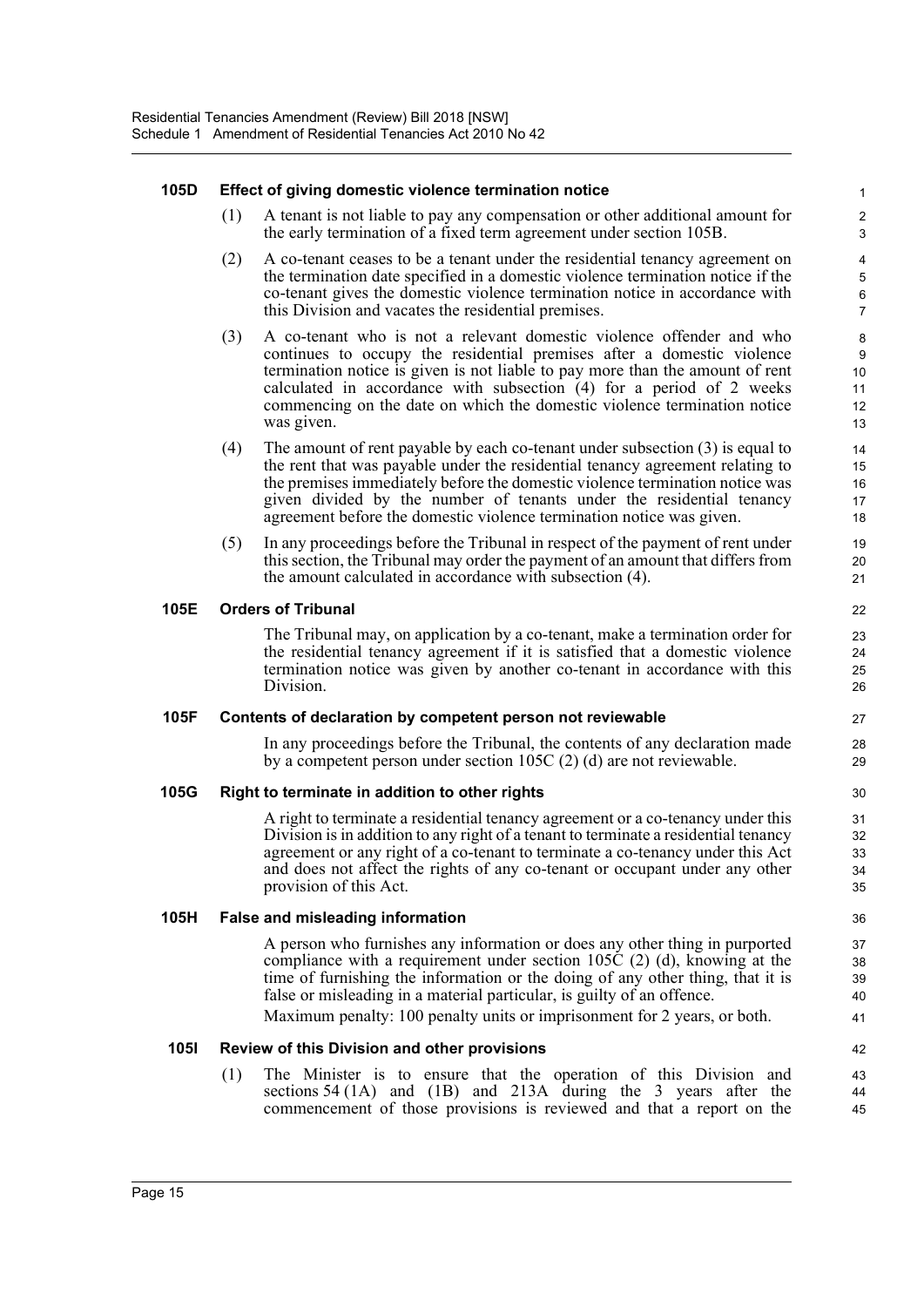outcome of the review is made publicly available within 12 months after the end of that 3 year period.

- (2) At the same time as conducting the review under subsection (1), the Minister is to ensure that sections 55A (3), 71, 72, 79, 95, 174, 175, 187 and 202 are reviewed and a report on the outcome of that review is to be included in the report referred to in subsection (1).
- (3) The review of sections 71, 72, 95, 174 and 175 is limited to a review of the application of those sections to the rights and obligations of landlords, tenants, and co-tenants in cases where a domestic violence termination notice has been given.
- (4) The review of sections 187 and 202 is limited to a review of the application of those sections to proceedings brought under this Division or proceedings in which a party to the proceedings is in circumstances of domestic violence. **Note.** Sections 54 (1A) and (1B), 55A (3), 71, 72, 79, 95, 174, 175, 187, 202 and 213A are provisions that relate to, or have relevance for, the rights and obligations of landlords, tenants and co-tenants in the context of a tenant, co-tenant, occupant or dependent child being a victim of domestic violence.

#### **[34] Section 107**

Omit the section. Insert instead:

#### **107 Landlord's remedies on abandonment**

- (1) The Tribunal may, on application by a landlord, order a tenant to pay compensation to the landlord for any loss (including loss of rent) caused by the abandonment of the residential premises by the tenant.
- (2) The landlord must take all reasonable steps to mitigate the loss and is not entitled to compensation for any loss that could have been avoided by taking those steps. This subsection does not apply in the case of a fixed term agreement for a fixed term of not more than 3 years.
- (3) The compensation payable by a tenant under this section in respect of a fixed term agreement for a fixed term of not more than 3 years is the amount of the applicable break fee for the tenancy calculated under subsection (4).
- (4) The *break fee* for a fixed term agreement for a fixed term of not more than 3 years is:
	- (a) if less than 25% of the fixed term had expired when the premises were abandoned—an amount equal to 4 weeks rent, or
	- (b) if 25% or more but less than 50% of the fixed term had expired when the premises were abandoned—an amount equal to 3 weeks rent, or
	- (c) if 50% or more but less than 75% of the fixed term had expired when the premises were abandoned—an amount equal to 2 weeks rent, or
	- (d) if 75% or more of the fixed term had expired when the premises were abandoned—an amount equal to 1 week's rent.
- (5) The amount of any money paid to a landlord by a tenant on terminating a fixed term agreement before the end of the fixed term or before otherwise abandoning the premises (other than money previously due to the landlord under the residential tenancy agreement) is to be deducted from any amount payable to the landlord under this section.
- (6) This section does not prevent a landlord from obtaining an occupation fee under Division 2 of Part 6 for goods left on the residential premises.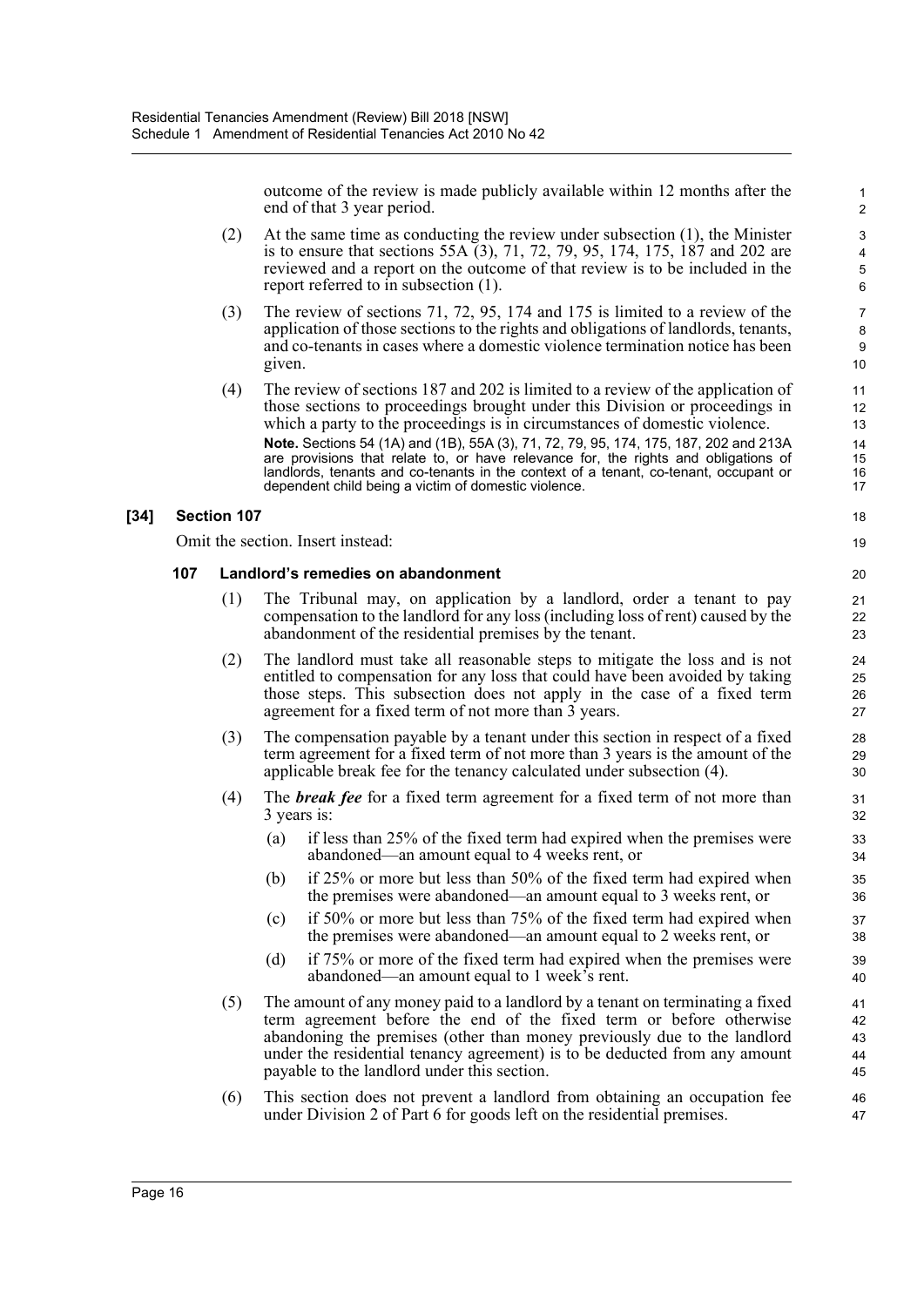| $[35]$ |                                            |     | <b>Section 186 Rental Bond Interest Account</b>                                                                                         | 1              |  |
|--------|--------------------------------------------|-----|-----------------------------------------------------------------------------------------------------------------------------------------|----------------|--|
|        |                                            |     | Insert after section $186(3)$ (e):                                                                                                      | $\overline{c}$ |  |
|        |                                            | (f) | other consumer protection purposes.                                                                                                     | 3              |  |
| $[36]$ |                                            |     | Section 196 Powers of entry and other powers                                                                                            | 4              |  |
|        | Insert at the end of section $196(1)(b)$ : |     |                                                                                                                                         |                |  |
|        |                                            |     | , or                                                                                                                                    | 6              |  |
|        |                                            | (c) | carrying out an investigation under section 65B or 65C.                                                                                 | 7              |  |
| $[37]$ |                                            |     | Section 202 Nature of proceedings for offences                                                                                          | 8              |  |
|        | Insert after section $202$ (1):            |     |                                                                                                                                         | 9              |  |
|        | (1A)                                       |     | Proceedings for an offence under section 105H may only be instituted by or<br>with the approval of the Director of Public Prosecutions. | 10<br>11       |  |
| $[38]$ | <b>Section 213A</b>                        |     |                                                                                                                                         | 12             |  |
|        | Insert after section 213:                  |     |                                                                                                                                         |                |  |
|        | 213A                                       |     | Further restriction on listing-domestic violence                                                                                        | 14             |  |
|        |                                            |     | A landlord or landlord's agent must not list personal information about a<br>person in a residential tenancy database if:               | 15<br>16       |  |
|        |                                            | (a) | the person was named as a tenant in a residential tenancy agreement that<br>was terminated, or                                          | 17<br>18       |  |
|        |                                            | (b) | the person's co-tenancy was terminated,                                                                                                 | 19             |  |
|        |                                            |     | under Division 3A of Part 5 and the person was the tenant or co-tenant giving<br>the termination notice under that Division.            | 20<br>21       |  |
|        |                                            |     | Maximum penalty: 20 penalty units.                                                                                                      | 22             |  |
| $[39]$ |                                            |     | Section 216 Provision of copies of listed personal information                                                                          | 23             |  |
|        | Omit section 216 (3). Insert instead:      |     |                                                                                                                                         |                |  |
|        | (3)                                        |     | A database operator must not charge a fee for giving personal information<br>under subsection (2).                                      | 25<br>26       |  |
|        |                                            |     | Maximum penalty: 10 penalty units.                                                                                                      | 27             |  |